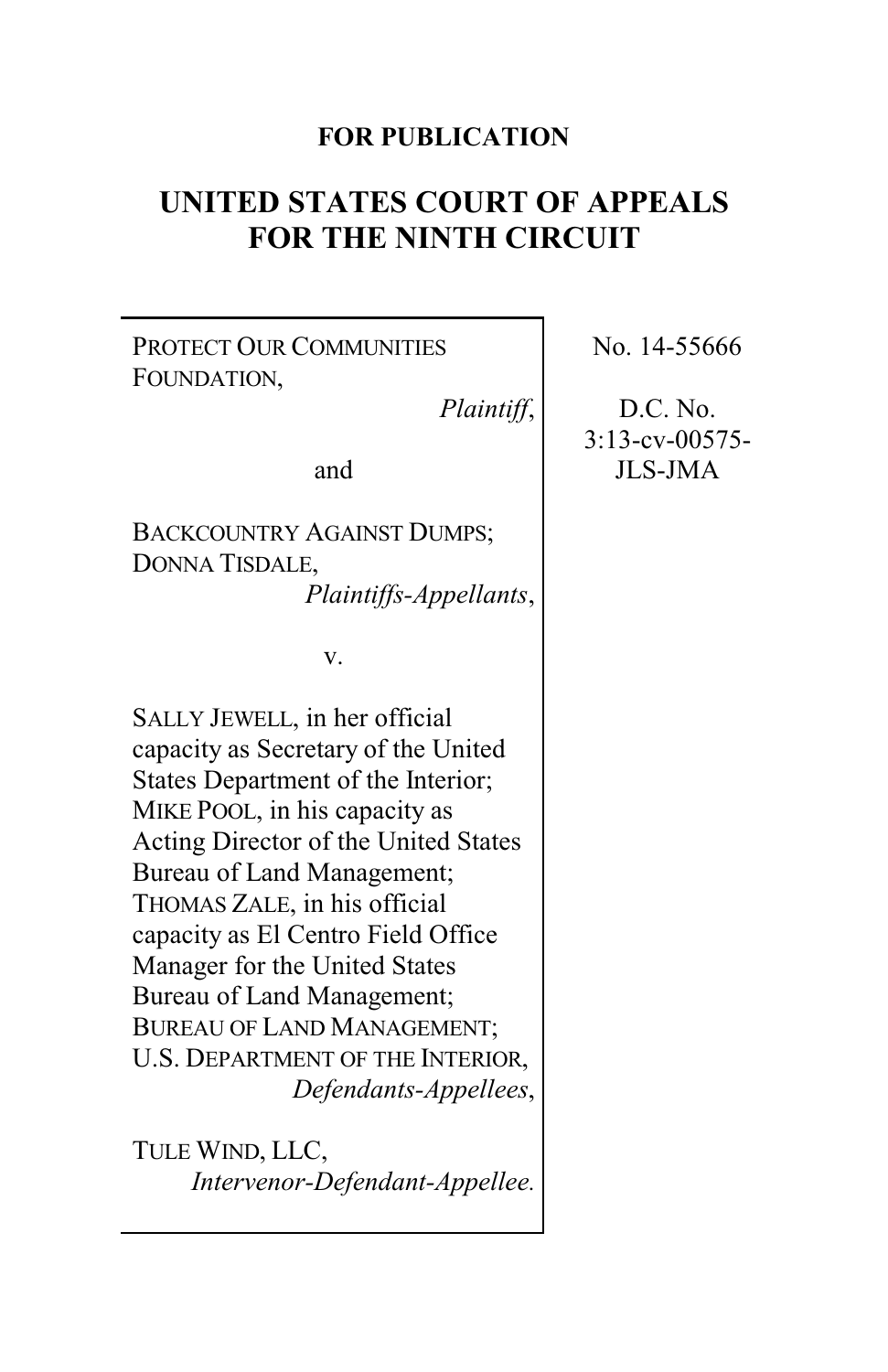| PROTECT OUR COMMUNITIES FOUNDATION V. JEWELL                                                                                                                                                                                                                                                                                                                                                                                                                   |                                                                                   |
|----------------------------------------------------------------------------------------------------------------------------------------------------------------------------------------------------------------------------------------------------------------------------------------------------------------------------------------------------------------------------------------------------------------------------------------------------------------|-----------------------------------------------------------------------------------|
| PROTECT OUR COMMUNITIES<br>FOUNDATION,<br>Plaintiff-Appellant,<br>and<br><b>BACKCOUNTRY AGAINST DUMPS;</b><br>DONNA TISDALE,<br>Plaintiffs,                                                                                                                                                                                                                                                                                                                    | No. 14-55842<br>D.C. No.<br>$3:13$ -cv-00575-<br><b>JLS-JMA</b><br><b>OPINION</b> |
| v.<br>SALLY JEWELL, in her official<br>capacity as Secretary of the United<br>States Department of the Interior;<br>MIKE POOL, in his capacity as<br>Acting Director of the United States<br>Bureau of Land Management;<br>THOMAS ZALE, in his official<br>capacity as El Centro Field Office<br>Manager for the United States<br>Bureau of Land Management;<br><b>BUREAU OF LAND MANAGEMENT;</b><br>U.S. DEPARTMENT OF THE INTERIOR,<br>Defendants-Appellees, |                                                                                   |
| TULE WIND, LLC,<br>Intervenor-Defendant-Appellee.                                                                                                                                                                                                                                                                                                                                                                                                              |                                                                                   |

Appeal from the United States District Court for the Southern District of California Janis L. Sammartino, District Judge, Presiding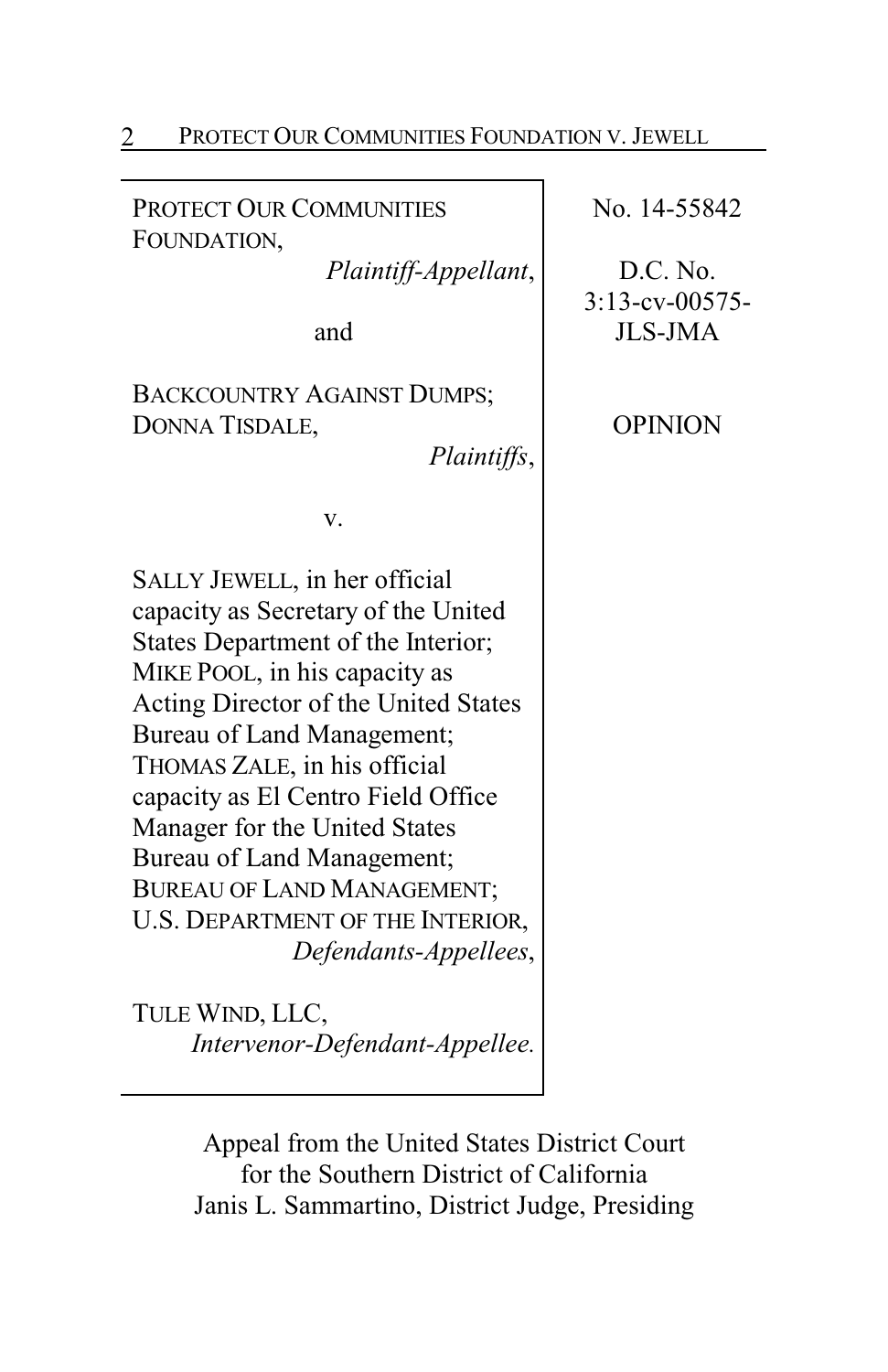Argued and Submitted April 6, 2016 Pasadena, California

Filed June 7, 2016

Before: JEROME FARRIS, TIMOTHY M. TYMKOVICH,**\*** and MILAN D. SMITH, JR., CIRCUIT JUDGES.

Opinion by Judge Milan D. Smith, Jr.

#### **SUMMARY\*\***

#### **Environmental Law**

The panel affirmed the district court's summary judgment in favor of federal agencies and officials and intervenor Tule Wind, LLC in an action challenging the Bureau of Land Management's decision to grant a right-of-way on federal lands in southeast San Diego County, permitting Tule Wind to construct and operate a wind energy project.

The panel held that the BLM was not liable under the National Environmental Policy Act, the Migratory Bird Treaty Act, the Bald and Golden Eagle Protection Act, or the Administrative Procedure Act for its regulatory decision to

**<sup>\*</sup>** The Honorable Timothy M. Tymkovich, ChiefJudge of the U.S. Court of Appeals for the Tenth Circuit, sitting by designation.

**<sup>\*\*</sup>** This summary constitutes no part of the opinion of the court. It has been prepared by court staff for the convenience of the reader.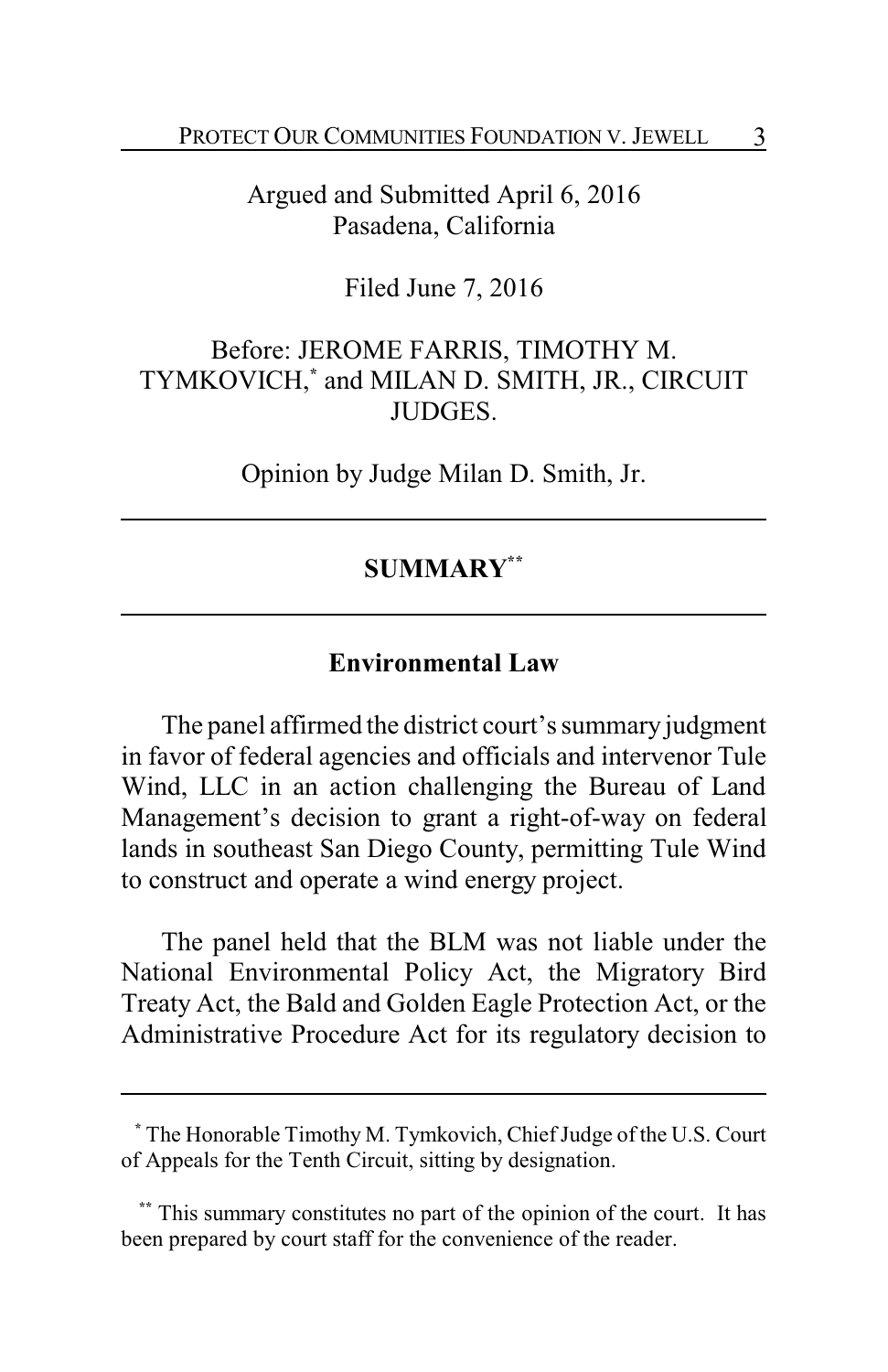grant Tule a right-of-way to develop and operate a renewable wind energy project.

Specifically, concerning plaintiffs' allegations that the BLM failed to comply with the National Environmental Policy Act in preparing the environmental impact statement, the panel held that: the district court properly determined that the environmental impact statement's purpose-and-needstatement was adequately broad; the BLM acted within its discretion in dismissing alternative proposals; the mitigation measures provided ample detail and adequate baseline data for the agency to evaluate the overall environmental impact of the project; and the environmental impact statement took a "hard look" at the environmental impact of the project.

Concerning plaintiffs' allegations of BLM's violations of the Migratory Bird Treaty Act, the panel held that the Act did not contemplate attenuated secondary liability on agencies like the BLM that act in a purely regulatory capacity, and whose acts do not directly or proximately cause the "take" of migratory birds, within the meaning of 16 U.S.C. § 703(a). The panel concluded that the BLM did not act to "take" migratory birds without a permit within the meaning of the Act.

The panel held that the BLM's regulatory role in this case was too far removed from the ultimate legal violation to be independently unlawful under the Administrative Procedure Act.

Finally, for similar reasons that applied to defeat liability under the Migratory Bird Treaty Act, the panel held that the BLM was not liable under the Bald and Golden Eagle Protection Act, and was not responsible for violations that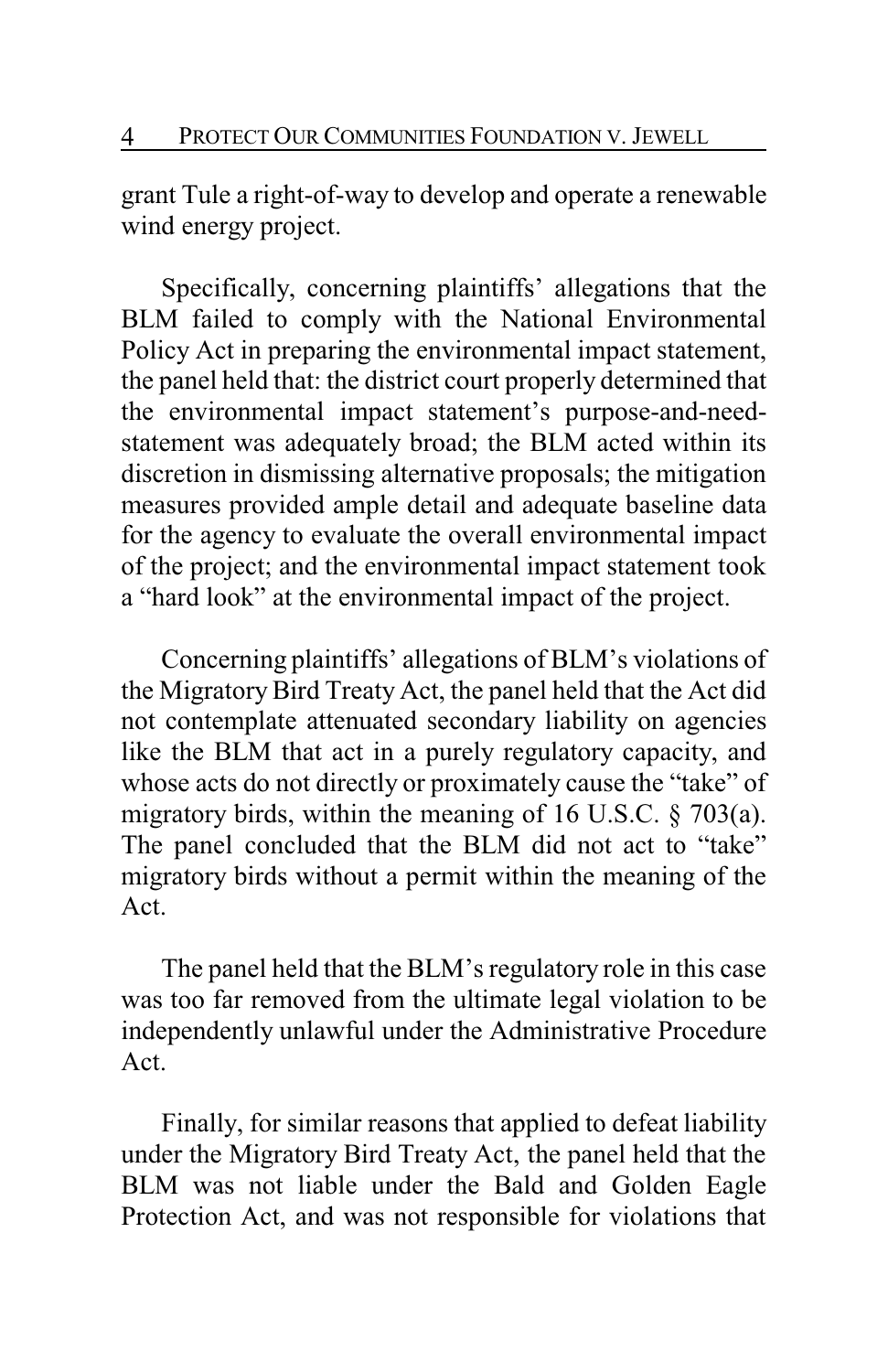might be independently committed by right-of-way grantees, such as Tule Wind.

# **COUNSEL**

Eric R. Glitzenstein (argued) and William S. Eubanks, II, Meyer Glitzenstein & Crystal LLP, Washington, D.C., for Plaintiff-Appellee Protect Our Communities Foundation.

Stephen C. Volker (argued), Jamey M.B. Volker, Marcus Eichenberg, and Stephanie Clark, Law Offices of Stephan C. Volker, Oakland, California, for Plaintiffs-Appellants/Plaintiffs-Appellees Backcountry Against Dumps and Donna Tisdale.

Allen M. Brabender (argued), John H. Martin, and Stacey Bosshardt, Attorneys; John C. Cruden, Assistant Attorney General; United States Department of Justice, Environmental & Natural Resources Division, Washington, D.C.; for Defendants-Appellees.

Daniel P. Brunton (argued), Latham & Watkins LLP, San Diego, California, for Intervenor-Defendant/Appellee Tule Wind, LLC.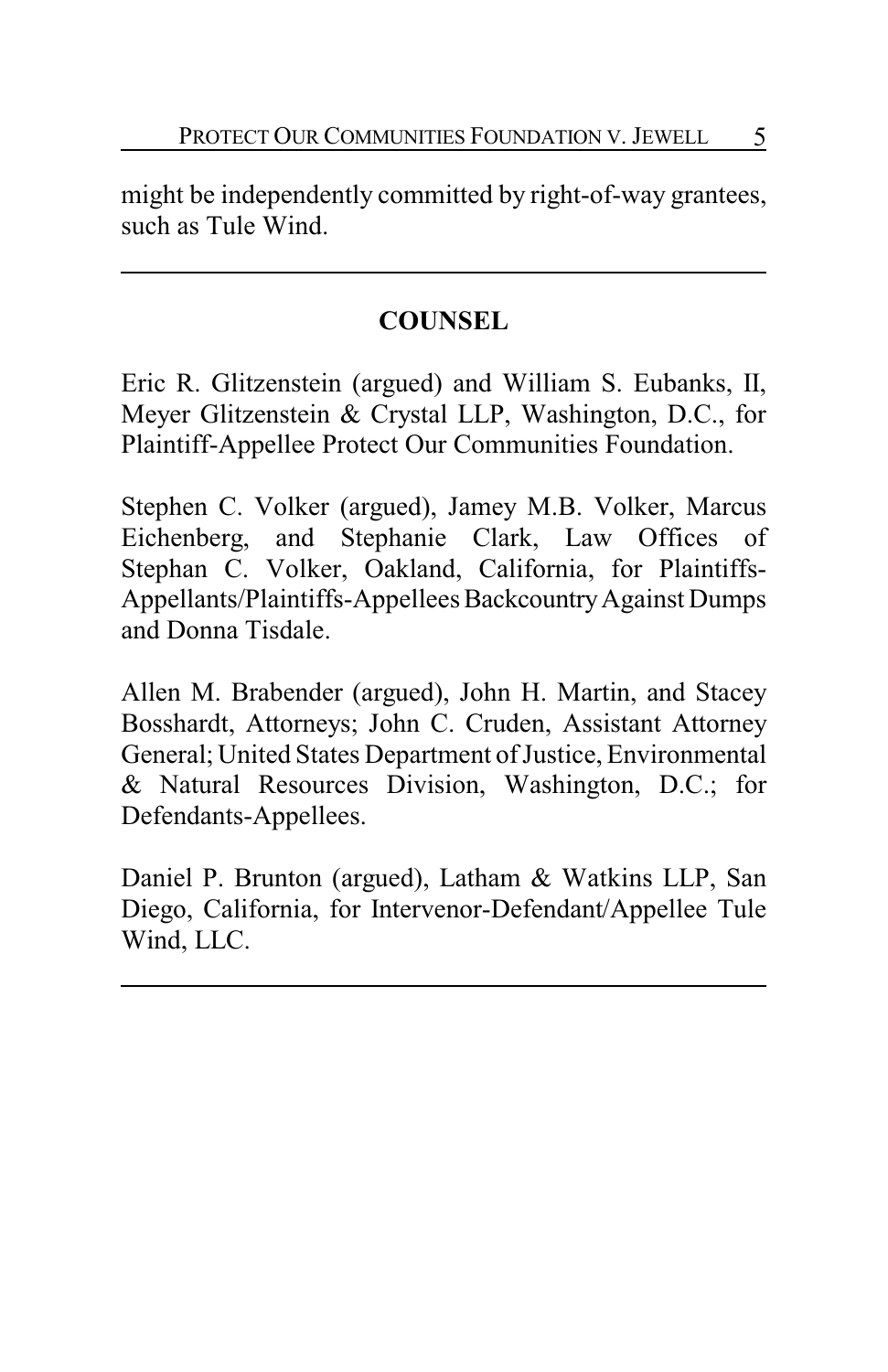#### **OPINION**

M. SMITH, Circuit Judge:

Protect Our Communities Foundation (Protect), Backcountry Against Dumps (Backcountry), and Donna Tisdale (collectively, Plaintiffs) appeal the decision of the Bureau of Land Management to grant Defendant-Intervenor Tule Wind, LLC, (Tule) a right-of-way on federal lands in southeast San Diego County. Plaintiffs named several federal defendants in this action, including the Bureau of Land Management (BLM), the Department of the Interior, and various officials of those agencies (collectively, Defendants).

The BLM's right-of-way grant permits Tule to construct and operate a wind energy project, which Plaintiffs claim will harm birds in violation of the Migratory Bird Treaty Act (MBTA), 16 U.S.C. §§ 703–12, and the Bald and Golden Eagle Protection Act (Eagle Act), 16 U.S.C. §§ 668–668d. In addition, Plaintiffs challenge the adequacy of the BLM's Environmental Impact Statement (EIS) for the project, which was prepared pursuant to the National Environmental Policy Act (NEPA), 42 U.S.C. §§ 4321–70h. The district court rejected Plaintiffs' challenges and granted summary judgment to Defendants. We affirm.

#### **FACTS AND PRIOR PROCEEDINGS**

#### **A. The Right-of-Way Grant**

The BLM, which is an agency within the Department of the Interior, is charged with the management of federally owned land. *See* 43 U.S.C. §§ 1732(a), 1702(c). Among the BLM's responsibilities is the determination of whether to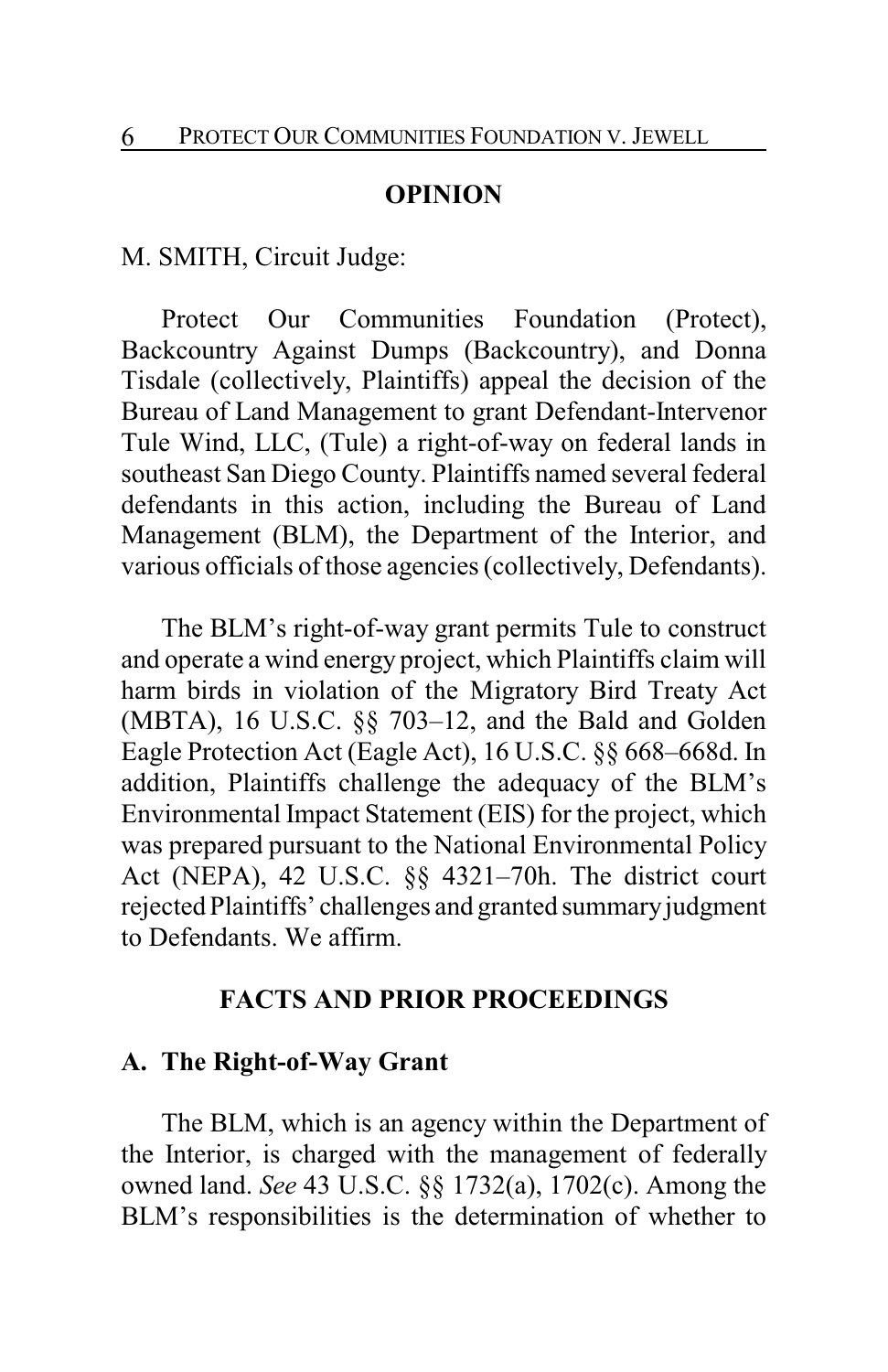grant rights-of-way for the use of such lands. *See id*. § 1761(a). Plaintiffs, which are a collection of environmental advocacy organizations and a local resident, challenge a right-of-way grant by the BLM that would permit Tule to construct and operate a wind energy facility on 12,360 acres of land in the McCain Valley, 70 miles east of San Diego (the Project).

Tule's original right-of-way proposal envisioned the construction of 128 wind turbines and supporting infrastructure, which could generate up to 200 megawatts of electricity. On December 23, 2010, the BLM released a lengthy draft EIS for public comment. The EIS discussed the environmental impacts of the Project and considered a range of alternative approaches.

Ultimately, the BLM decided to grant Tule a right-of-way for the development of a more modest wind-energy facility, which eliminated thirty-three of the originally proposed turbines from the Project. Moreover, in order to help reduce the risk of avian collisions with turbine blades, the approved Project repositioned several wind turbines that were originally proposed to be located on top of ridgelines. As modified, the Project was expected to generate up to 186 megawatts of electricity, thereby meeting the electrical energy needs of approximately 65,000 homes and businesses.

On October 3, 2011, the BLM released a final EIS reflecting these modifications. The agency published a Record of Decision (ROD) on December 19, 2011, memorializing its grant of a right-of-way for the Project. The ROD specified that the right-of-way grant would be issued for a thirty-year term, with an option to renew. It further provided that the grant of the right-of-way was expressly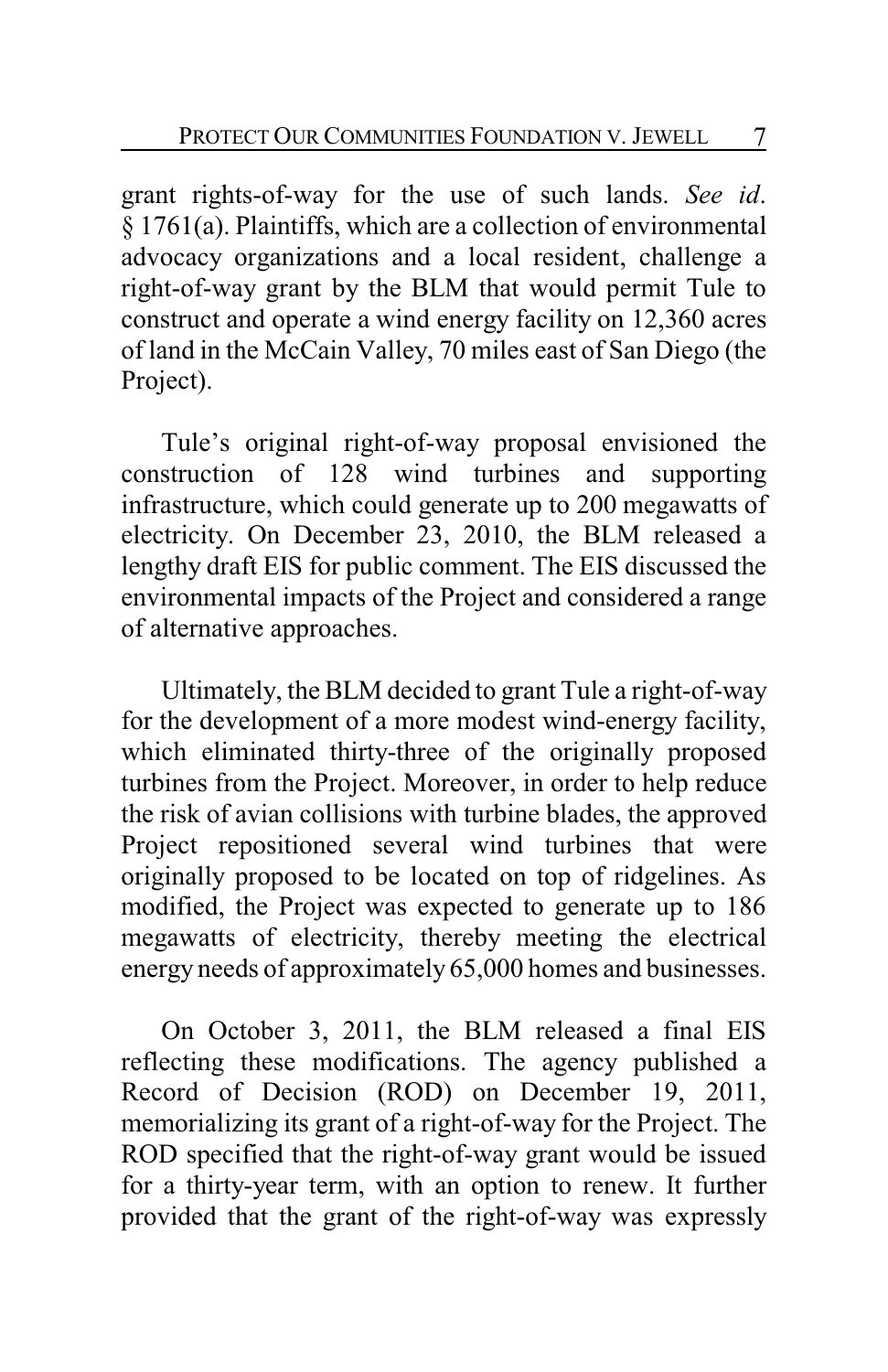conditioned on the "implementation of mitigation measures and monitoring programs," as well as "the issuance of all other necessary local, state, and Federal approvals, authorizations, and permits."

Included among the mitigation measures required for the Project was the Project-Specific Avian and Bat Protection Plan (the Protection Plan). Tule developed the Protection Plan in conjunction with the BLM and the U.S. Fish and Wildlife Service (FWS), which is the federal agency responsible for enforcing the MBTA and the Eagle Act. The Protection Plan was based on scientific literature and research studies, including field surveys conducted by Tule over several years in the Project area. Based on this information, the Protection Plan outlines a number of measures that would, if implemented, mitigate the impacts of the Project on bird and bat species.

The Protection Plan provides for continuous monitoring and inspection of the Project's environmental impacts on bird and bat species as part of an adaptive-management plan. The FWS endorsed the Protection Plan, stating that it was "appropriate in its adaptive management approach to avoid and minimize take of migratory birds, bats and eagles." Although the FWS advised that the Protection Plan was not a "take permit," it acknowledged that it could serve as the basis for a future permit application with the FWS. The BLM incorporated the Protection Plan by reference into the final EIS and conditioned its right-of-way grant on Tule's adherence to the mitigation measures described therein.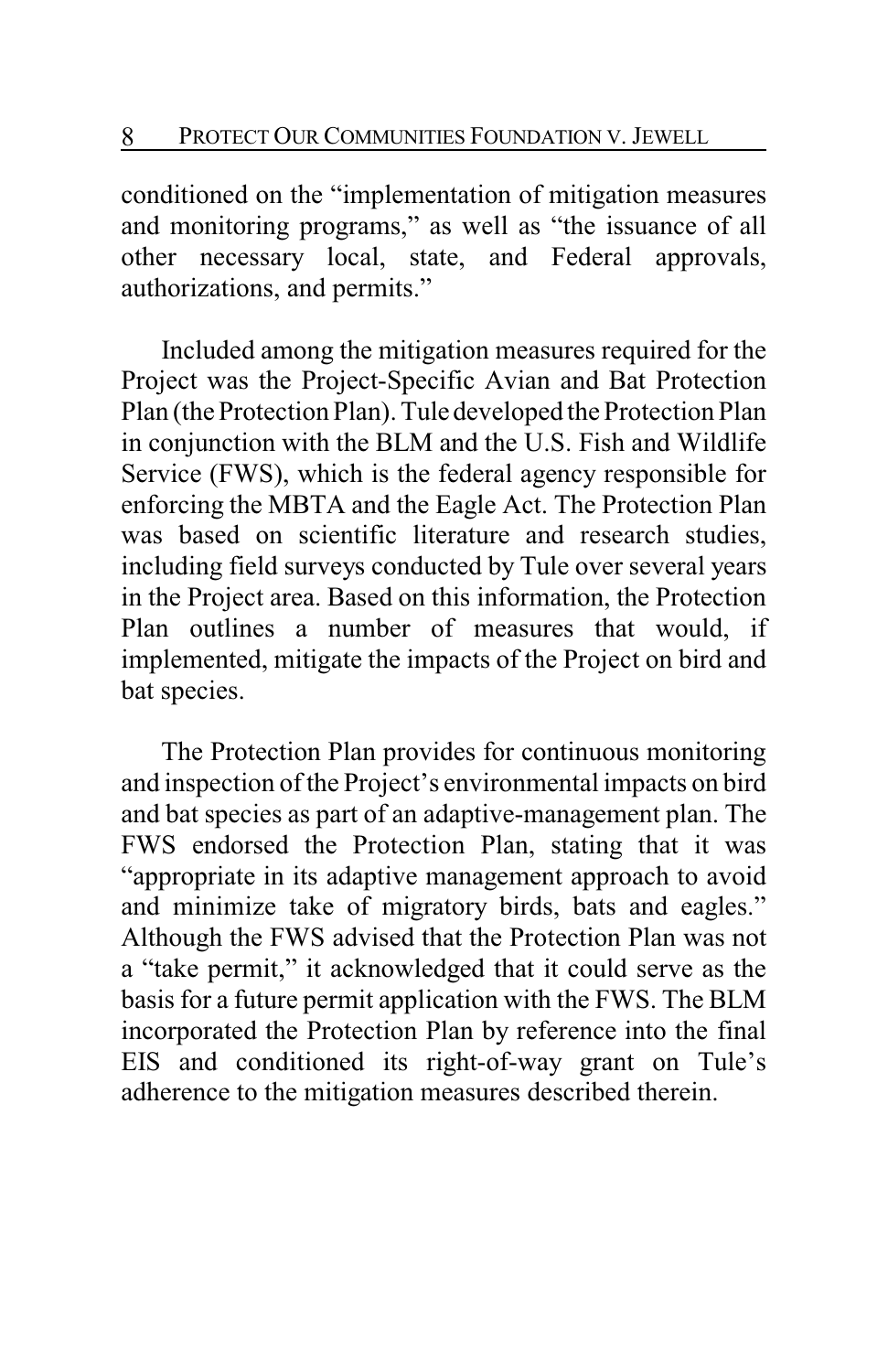#### **B. Procedural History**

Plaintiffs jointly brought an action in federal district court, challenging the BLM's issuance of a right-of-waygrant to Tule, and seeking injunctive and declaratory relief under the Administrative Procedure Act (APA), 5 U.S.C. §§ 701–06, to address Defendants' alleged unlawful actions under NEPA, the MBTA, and the Eagle Act. Tule intervened as a defendant in the lawsuit.

The parties filed cross-motions for summary judgment, and the district court granted Defendants' motion for summary judgment on all claims. Specifically, the district court held that the final EIS had sufficiently articulated a proposed goal and need for the Project, properly reviewed a number of alternatives, and proposed reasonable mitigation measures. The district court also held that the final EIS complied with NEPA by taking a "hard look" at the environmental impacts of the Project, including impacts such as noise and electromagnetic energy or stray voltage, as well as effects on avian species and greenhouse-gas emissions. Finally, the district court concluded that the BLM was not responsible for ensuring that it or Tule obtain MBTA and Eagle Act permits from the FWS prior to issuing its right-ofway grant.

Plaintiffs filed two separate notices of appeal from the district court's judgment, with Plaintiff Protect addressing the MBTA issue, and Plaintiffs Backcountry and Tisdale addressing all issues appealed. We consolidated these appeals from the district court's judgment.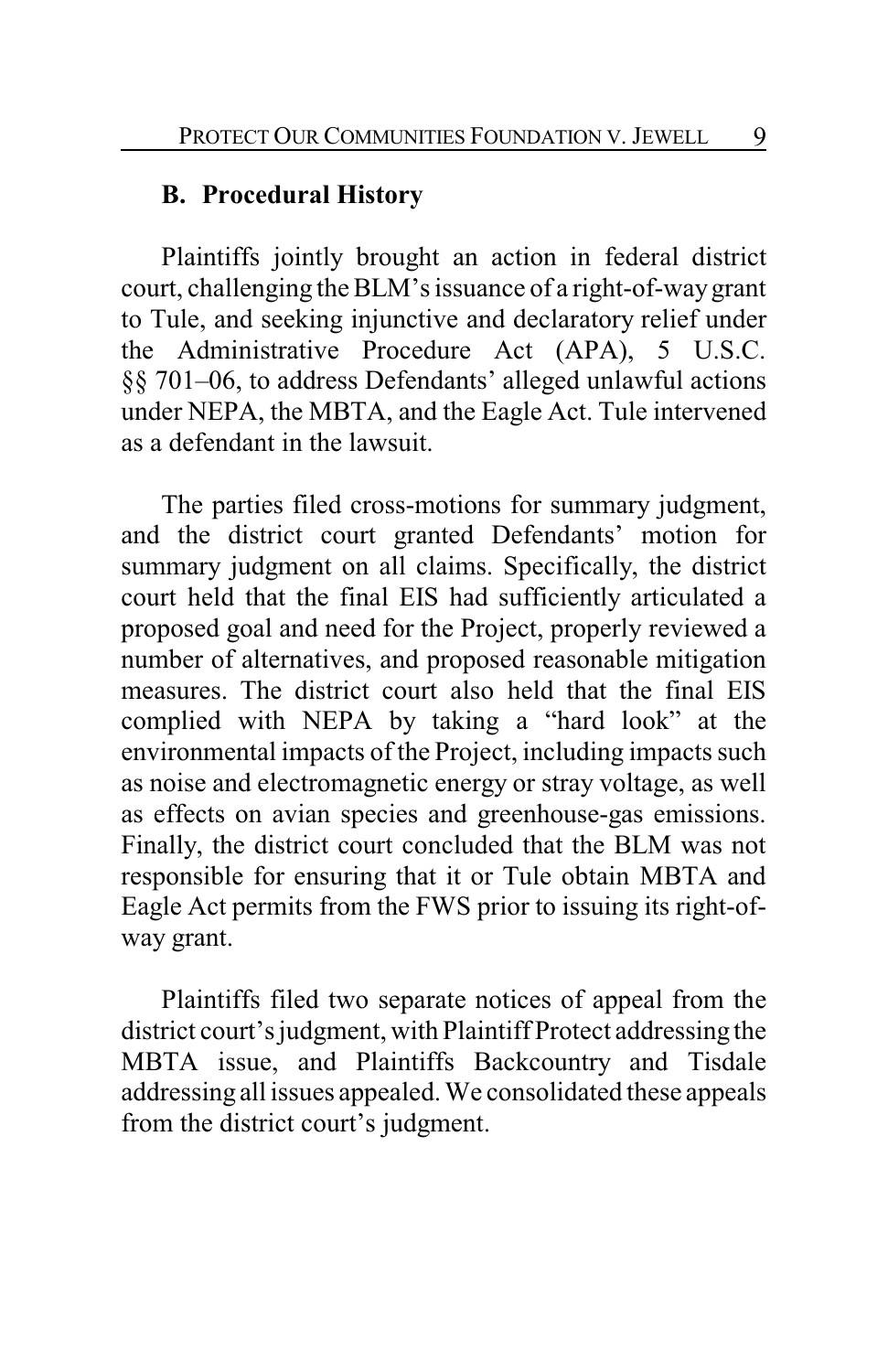#### **STANDARD OF REVIEW**

We have jurisdiction pursuant to 28 U.S.C. § 1291. We review the district court's grant of summary judgment de novo. *United States v. City of Tacoma*, 332 F.3d 574, 578 (9th Cir. 2003). Under the APA, we review agency action to determine whether it is "arbitrary, capricious, an abuse of discretion, or otherwise not in accordance with law." 5 U.S.C. § 706(2)(A). An agency acts in an "arbitrary and capricious" manner when it "relie[s] on factors which Congress has not intended it to consider, entirely fail[s] to consider an important aspect of the problem, offer[s] an explanation for its decision that runs counter to the evidence before the agency, or is so implausible that it c[an]not be ascribed to a difference in view or the product of agency expertise." *Motor Vehicle Mfrs. Ass'n v. State Farm Mut. Auto. Ins. Co*., 463 U.S. 29, 43 (1983). In general, a court will "uphold agency decisions so long as the agencies have 'considered the relevant factors and articulated a rational connection between the factors found and the choices made.'" *City of Sausalito v. O'Neill*, 386 F.3d 1186, 1206 (9th Cir. 2004) (quoting *Selkirk Conservation Alliance v. Forsgren*, 336 F.3d 944, 953–54 (9th Cir. 2003)). This deference is particularly appropriate when a court is reviewing "issues of fact," "where analysis of the relevant documents requires a high level of technical expertise." *City of Sausalito*, 386 F.3d at 1206.

#### **DISCUSSION**

#### **I. The Environmental Impact Statement's Compliance with NEPA**

NEPA, which provides the statutory framework for federal agencies reviewing the environmental effects of a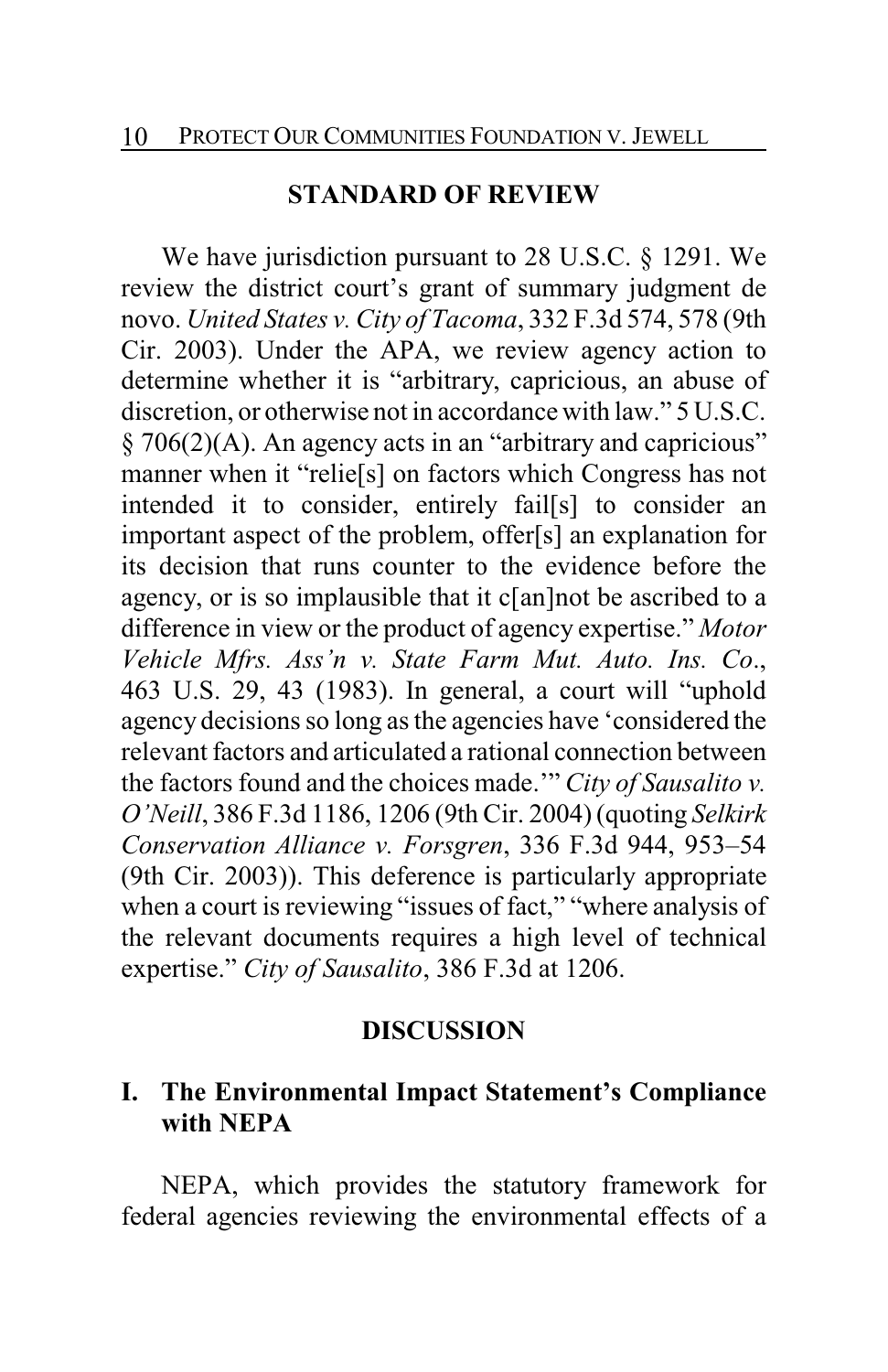proposed action, requires the preparation of an EIS for "major Federal actions significantly affecting the quality of the human environment." 42 U.S.C. § 4332(2)(C). The EIS must contain, among other things, a detailed discussion of "the environmental impact of the proposed action," "adverse environmental effects which cannot be avoided," "alternatives to the proposed action," and a statement of the purpose and need for the action. 42 U.S.C.  $\S$  4332(2)(C); 40 C.F.R. § 1502.13.

NEPA outlines a series of procedural steps, but it does not impose any particular substantive result on an agency. *Hells Canyon Alliance v. U.S. Forest Serv.*, 227 F.3d 1170, 1177 (9th Cir. 2000). Rather, compliance with NEPA involves the application of a "rule of reason," which involves "a pragmatic judgment whether the EIS's form, content, and preparation foster both informed decision-making and informed public participation." *Churchill Cty. v. Norton*, 276 F.3d 1060, 1071 (9th Cir. 2001) (quoting *California v. Block*, 690 F.2d 753, 761 (9th Cir. 1982)). Specifically, a reviewing court will take a "hard look" at the EIS to determine whether it "contains a reasonably thorough discussion of the significant aspects of the probable environmental consequences." *Id.* at 1071–72 (quotation marks omitted). NEPA favors "coherent and comprehensive up-front environmental analysis to ensure . . . that the agency will not act on incomplete information, only to regret its decision after it is too late to correct." *Id.* at 1072–73 (quotation marks omitted).

Plaintiffs allege that Defendants failed to comply with NEPA in a number of respects in preparing the EIS. *First*, Plaintiffs maintain that the scope of the Project's purpose and need statement was too narrow. *Second*, Plaintiffs argue that the EIS failed to adequately examine viable alternatives,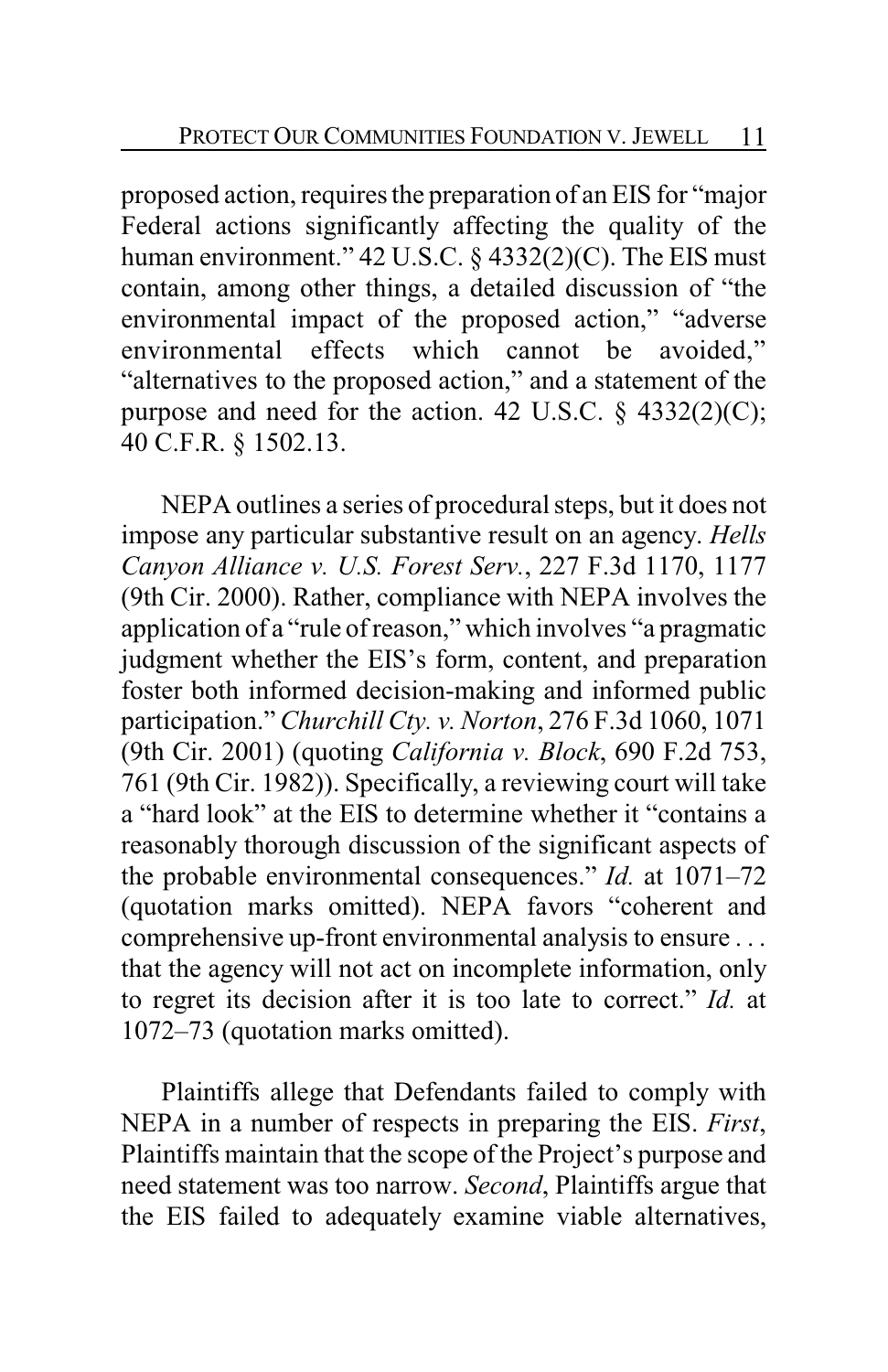including a "distributed generation" alternative involving the use of rooftop solar panels. *Third*, Plaintiffs claim that the Project's proposed mitigation strategies are too vague and speculative to satisfyNEPA. *Finally*, Plaintiffs maintain that the EIS fails to take a "hard look" at the environmental impact of the Project in several distinct ways. Specifically, they note that the EIS omits a comprehensive discussion of the impacts of noise on bird species and fails to conduct a survey of nighttime migratory birds. In addition, Plaintiffs claim that the EIS does not fairly address the impacts of inaudible noise, electromagnetic fields, and stray voltage on humans, or the proposed consequences of the project on global warming. We address each of these arguments in turn.

# **A. Statement of Purpose and Need**

An agency tasked with preparing an EIS must prepare a statement that "briefly specif[ies] the underlying purpose and need to which the agency is responding." 40 C.F.R. § 1502.13. This statement should inform the agency's review of alternatives to the proposed action and guide its final selection. We accord the agency "considerable discretion to define a project's purpose and need" and review such statements for reasonableness. *Alaska Survival v. Surface Transp. Bd.*, 705 F.3d 1073, 1084 (9th Cir. 2013). However, a statement of purpose and need "will fail if it unreasonably narrows the agency's consideration of alternatives so that the outcome is preordained." *Id.* In a context, as here, where the agency is tasked with deciding whether to issue a permit or license, the statement of purpose and need may include "private goals" alongside statutory policy objectives. *Id.* at 1085. However, it is the statutory goal that "serve[s] as a guide by which to determine the reasonableness of the objectives outlined." *Id.* at 1084–85.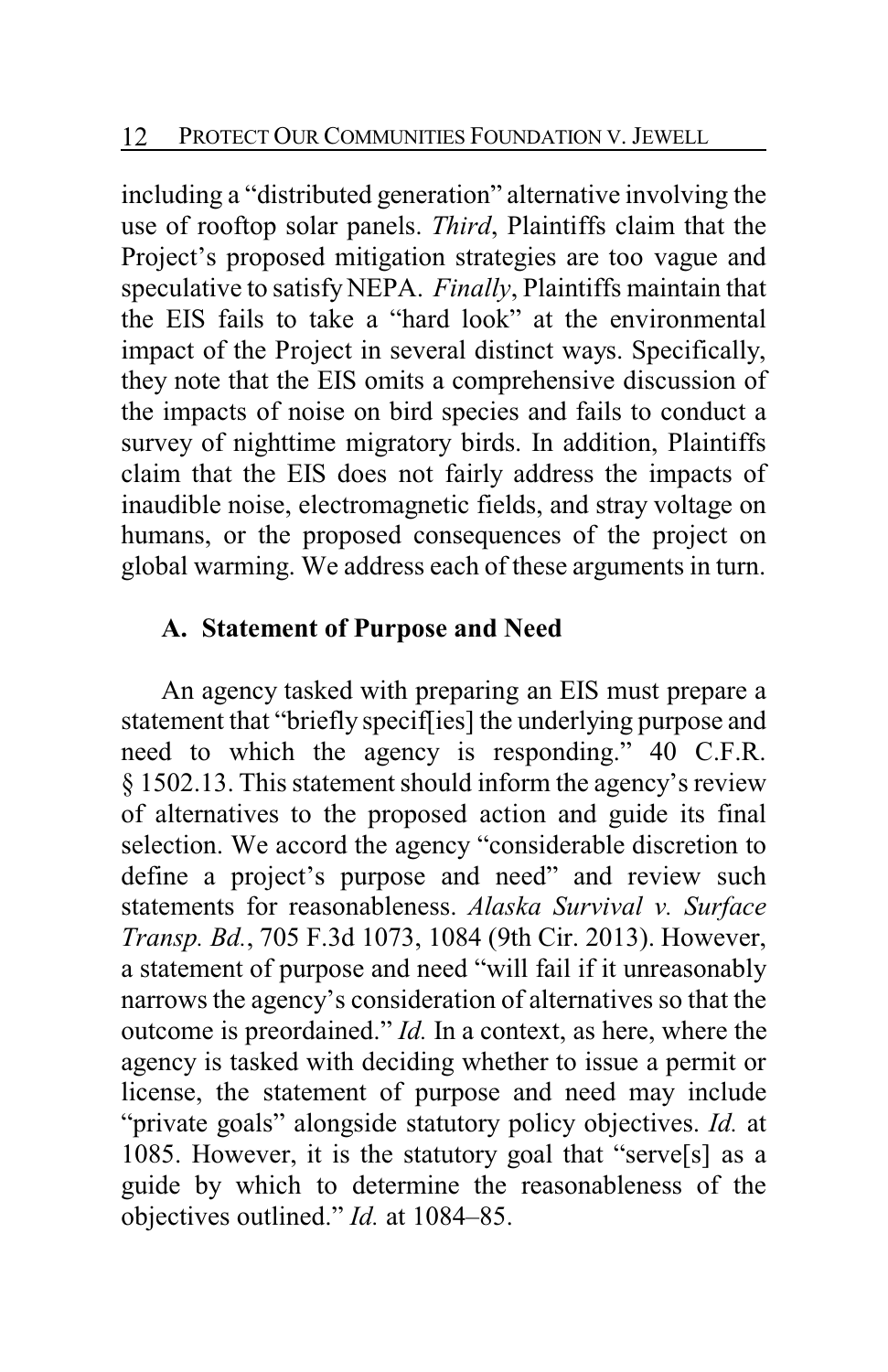In this case, the district court properly determined that the EIS's purpose-and need-statement was adequately broad, such that the agency's decision was not foreordained. The statement specified that:

> [T]he purpose and need for the proposed action is to respond to a [Federal Land Policy and Management Act (FLPMA)] right-of-way application submitted by Tule Wind, LLC . . . . In conjunction with FLPMA, the BLM's applicable authorities include the following:

- Executive Order 13212 . . . which mandates that agencies act expediently and in a manner consistent with applicable laws to increase the production and transmission of energy in a safe and environmentally sound manner.
- Section 211 of the Energy Policy Act of 2005 . . . which established a goal for the [DOI] to approve at least 10,000 megawatts of nonhydropower renewable energy power on public lands by 2015.
- Secretarial Order 3285A1, [which] establishes the development of renewable energy as a priority for the DOI [and] announced a policy goal of identifying and prioritizing specific locations (study areas) best suited for large-scale production of solar energy.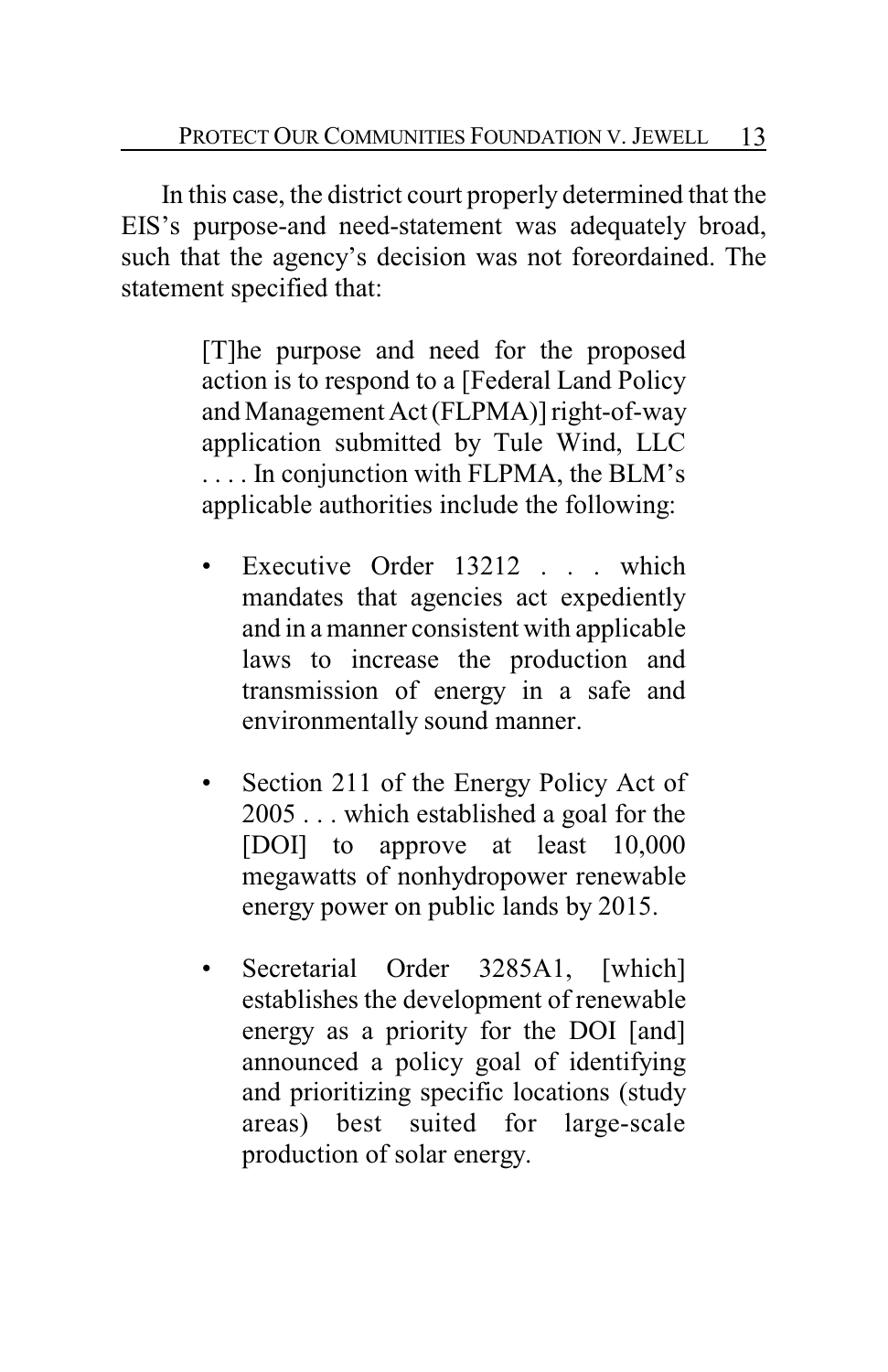The EIS's purpose-and-need statement reflects both the agency's immediate objective, "to respond" to Tule Wind's right-of-way request, as well as the broader policy goals that the agency considered in deciding among alternative proposals. This statement is fully consistent with the agency's duty to consider federal policies in fashioning its response to a right-of-way application, and constitutes a reasonable formulation of project goals. *See id*. at 1084. The purposeand-need statement also permitted the agency to consider a range of alternatives to Tule's proposal, including one which it ultimately adopted in order to reduce the impact of the Project on the surrounding environment.

Although Plaintiffs also challenge the BLM's purported "need" for the action, the statement of need is adequately supported by the federal objectives outlined in the EIS. In particular, Section 211 of the Energy Policy Act of 2005 sets forth an agency goal of approving up to 10,000 watts of renewable energy development on public lands by 2015—a time frame which, the agency determined, would be most readily met through the development of a utility-scale energy project.

# **B. Project Alternatives**

Plaintiffs contend that the BLM dismissed viable alternative projects out of hand. Specifically, Plaintiffs challenge the BLM's decision to reject a "distributed generation" alternative, which would involve the use of rooftop solar panels. Having found the agency's statement of purpose and need to be reasonable, we also conclude that the BLM acted within its discretion in dismissing alternative proposals.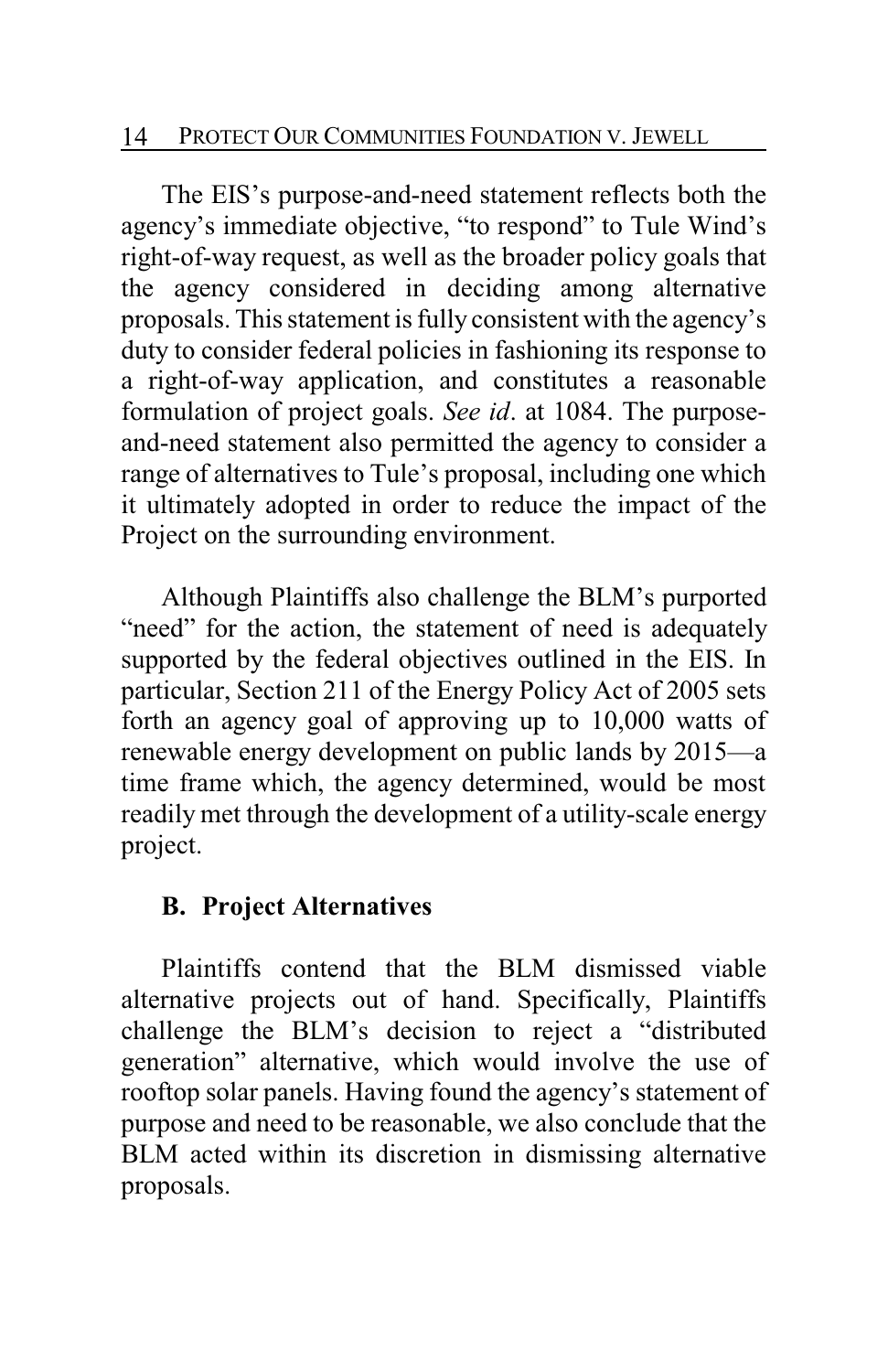First, the range of alternatives considered in the EIS was not impermissibly narrow, as the agency evaluated all "reasonable [and] feasible" alternatives in light of the ultimate purposes of the project. *City of Carmel-by-the-Sea v. U.S. Dep't of Transp*., 123 F.3d 1142, 1155 (9th Cir. 1997). An agency need not review "remote and speculative" alternatives. *Westlands Water Dist. v. U.S. Dep't of Interior*, 376 F.3d 853, 868 (9th Cir. 2004) (quoting *Vt. Yankee Nuclear Power Corp. v. Natural Res. Def. Council, Inc*., 435 U.S. 519, 551 (1978)). Instead, its review is guided by a "rule of reason." *City of Carmel-by-the-Sea*, 123 F.3d at 1155. Accordingly, the EIS need only "briefly discuss" the reasons for eliminating an alterative not selected for detailed examination. 40 C.F.R. § 1502.14(a).

Here, the agency reviewed five action alternatives to the project originally proposed by Tule, as well as two no-action alternatives. The agency also briefly considered seven project-design alternatives and three energy-generation alternatives, including distributed generation. The distributedgeneration alternative involved the use of rooftop solar panel systems on buildings in San Diego County and the development of other renewable-energy systems.

The BLM dismissed the distributed-generation alternative because it failed to satisfy the agency's goals and presented a number of feasibility challenges. First, the distributed generation alternative did not provide for utility-scale energy generation on public lands, and therefore would have been less effective at meeting the goals articulated by the agency. Although an agency is not limited to considering alternatives within its jurisdiction, the agency is not required to give exhaustive consideration to an alternative that it appropriately deems remote and speculative. *City of Angoon v. Hodel*,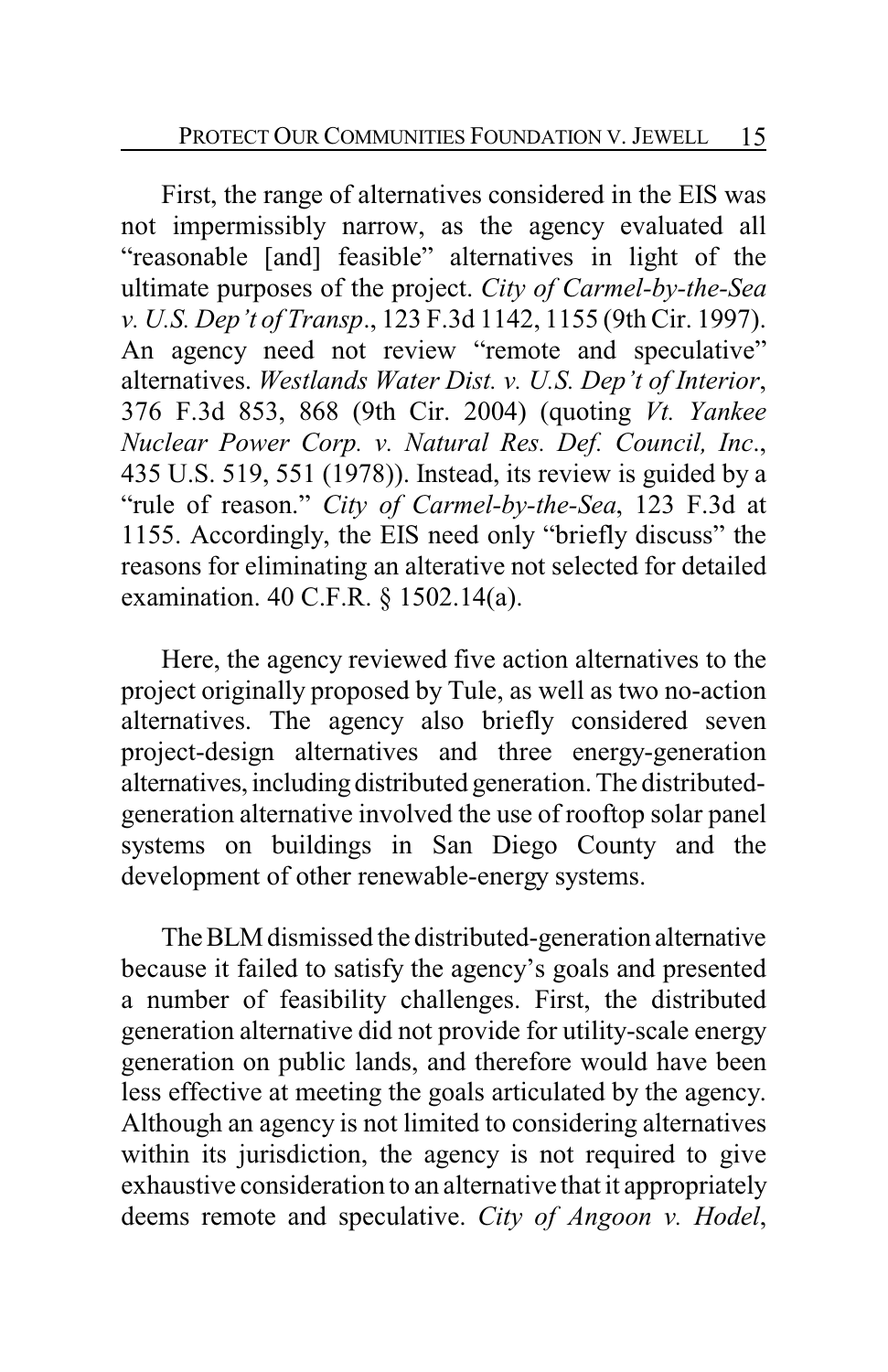803 F.2d 1016, 1021–22 (9th Cir. 1986) (alternatives "must be ascertainable and reasonably within reach"). In this case, the private installation and use of rooftop solar systems presented significant feasibility issues that the agency decided to take into account when choosing among alternative proposals.

Specifically, the BLM found the implementation of this alternative to be "speculative" given the current status of solar technology and the regulatory and commercial landscape. According to the BLM, the installation of at least 100,000 new rooftop solar units, primarily on private residential or commercial properties, would be required in order to match the energy generation from the original windenergy proposal. Even if such an outcome were feasible, however, the BLM concluded that a project of such scale might require "extensive upgrading" of infrastructure and generate uncertain environmental impacts. These technical determinations of the agency, reflecting the application of its specialized expertise, merit particular deference on review. *See Lands Council v. McNair*, 537 F.3d 981, 988 (9th Cir. 2008) (en banc), *overruled on other grounds by Winter v. Natural Res. Def. Council, Inc.*, 555 U.S. 7, 20 (2008). We thus find that the BLM reasonably concluded that the overall effectiveness of a distributed-generation alternative, reliant on private installation and technical upgrading, remained speculative in practice.<sup>1</sup> Similarly, Plaintiffs' final contention that the distributed-generation systems would present a cost-

**<sup>1</sup>** Plaintiffs highlight the fact that state legislation creating a system of renewable-energy trading credits was passed two months after the final EIS was issued. Notwithstanding this new development, the BLM acted reasonably because it based its determination of feasibility on a number of independently sufficient reasons discussed in the EIS.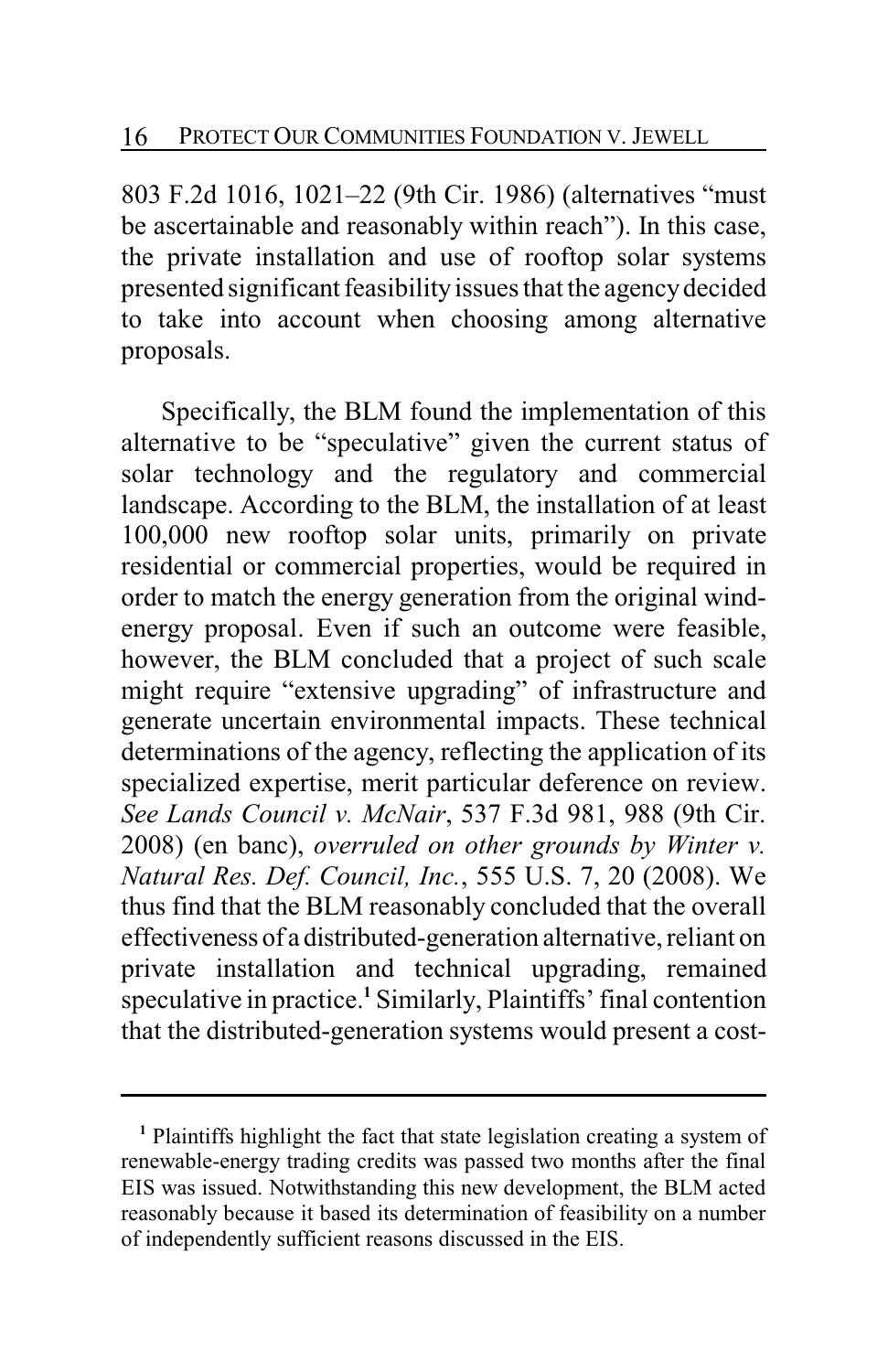effective alternative must be weighed against the feasibility of the overall approach and its consistencywith agency goals. Considered as a whole, therefore, the BLM did not act unreasonably in dismissing the distributed-generation alternative.

# **C. Mitigation Measures**

Pursuant to NEPA, an agency must also consider appropriate mitigation measures that would reduce the environmental impact of the proposed action. 42 U.S.C.  $§$  4332(2)(C)(ii). As noted, our review is guided by whether the agency's analysis is reasonable and offers "sufficient detail to ensure that environmental consequences have been fairly evaluated." *S. Fork Band Council of W. Shoshone of Nevada v. U.S. Dep't of Interior*, 588 F.3d 718, 727 (9th Cir. 2009) (quoting*Robertson v. Methow Valley Citizens Council*, 490 U.S. 332, 352 (1989)). "Perfunctory descriptions or mere lists of mitigation measures are insufficient." *Alaska Survival*, 705 F.3d at 1088. Rather, the agency must provide "an assessment of whether the proposed mitigation measures can be effective . . . [and] whether anticipated environmental impacts can be avoided." *S. Fork Band Council*, 588 F.3d at 727. Because mitigation measures are projections that allow an agency to alleviate "impact *after* construction," the EIS may not use them "as a proxy for [collecting] baseline data" *before* construction that would enable the agency to "first understand[] the extent of the problem." *N. Plains Res. Council, Inc. v. Surface Transp. Bd*., 668 F.3d 1067, 1084–86 (9th Cir. 2011). On the other hand, the EIS's proposed mitigation measures "need not be legally enforceable, funded or even in final form to comply with NEPA's procedural requirements." *Nat'l Parks & Conservation Ass'n v. U.S. Dep't of Transp*., 222 F.3d 677, 681 n.4 (9th Cir. 2000).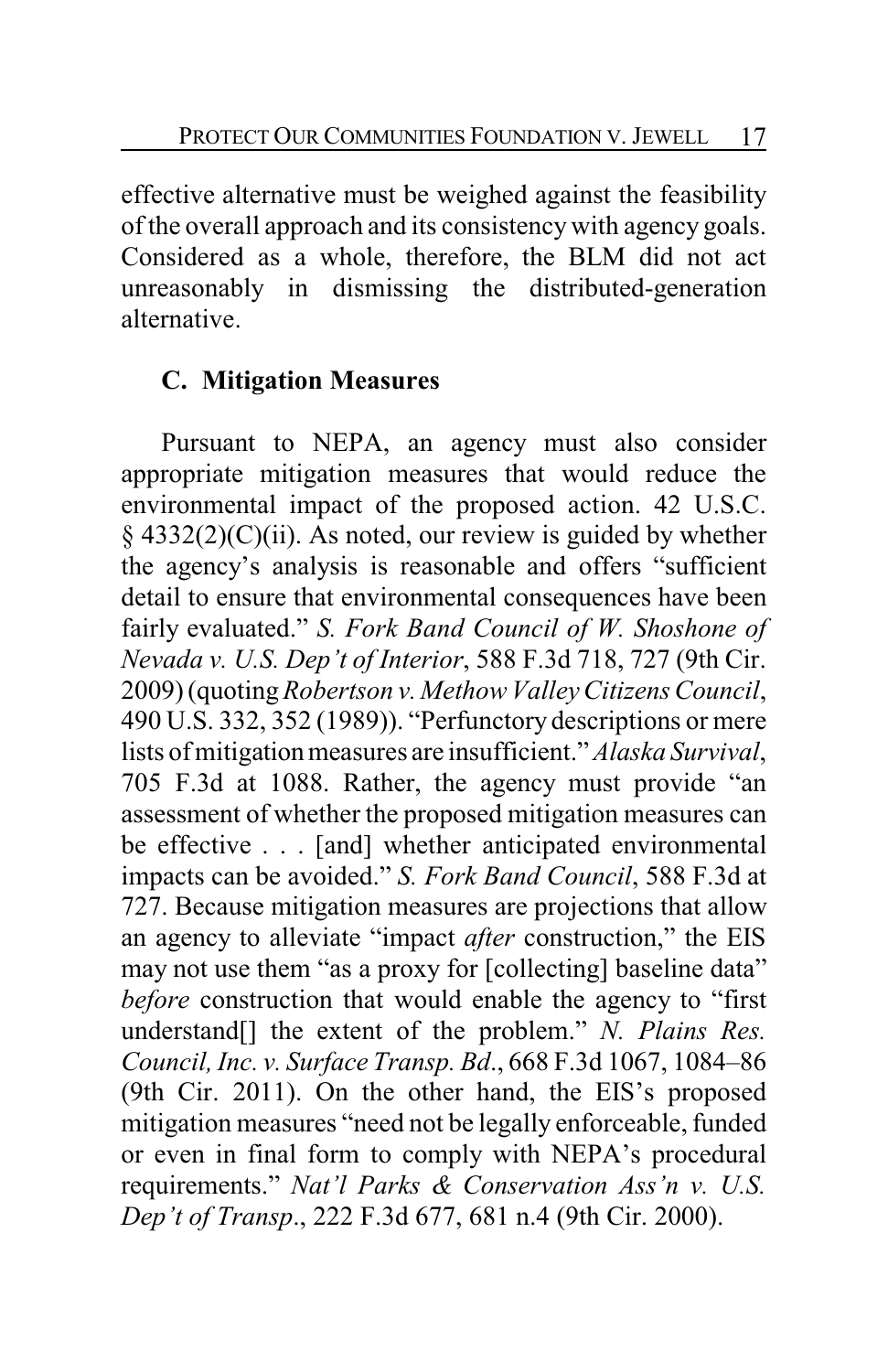#### 18 PROTECT OUR COMMUNITIES FOUNDATION V. JEWELL

In this case, the agency drafted a comprehensive set of mitigation measures relying, in part, on field studies conducted by Tule over several years in the proposed Project area. These studies, in combination with scientific research, informed the BLM's development of a number of mitigation measures, including the creation of the lengthy Protection Plan. The Protection Plan outlined additional methods of achieving environmental mitigation at each stage of the Project. The BLM incorporated the Protection Plan into the final EIS by reference.

Plaintiffs claim that the mitigation measures outlined in the EIS do not provide "sufficient detail," and that the EIS improperly defers the formulation of certain mitigation measures until post-development monitoring and inspection, notably through the use of an adaptive-management plan. Yet the mitigation measures, including the 85-page Protection Plan, provide ample detail and adequate baseline data for the agency to evaluate the overall environmental impact of the Project. Plaintiffs merely "fly speck" the EIS rather than identify consequential flaws that would prevent the agency from sufficiently grasping the Project's potential environmental consequences.*Or. Envtl. Council v. Kunzman*, 817 F.2d 484, 492 (9th Cir. 1987) (quotation marks omitted). Moreover, the EIS's inclusion of an adaptive-management plan, among other mitigation measures, provides flexibility in responding to environmental impacts through a regime of continued monitoring and inspection. That an agency decides to incorporate an adaptive management plan as one component of a comprehensive set of mitigation measures does not mean that the agency lacked a sufficient foundation of current baseline data from which to evaluate the Project's environmental effects. Rather, the use of such a continuous monitoring system may complement other mitigation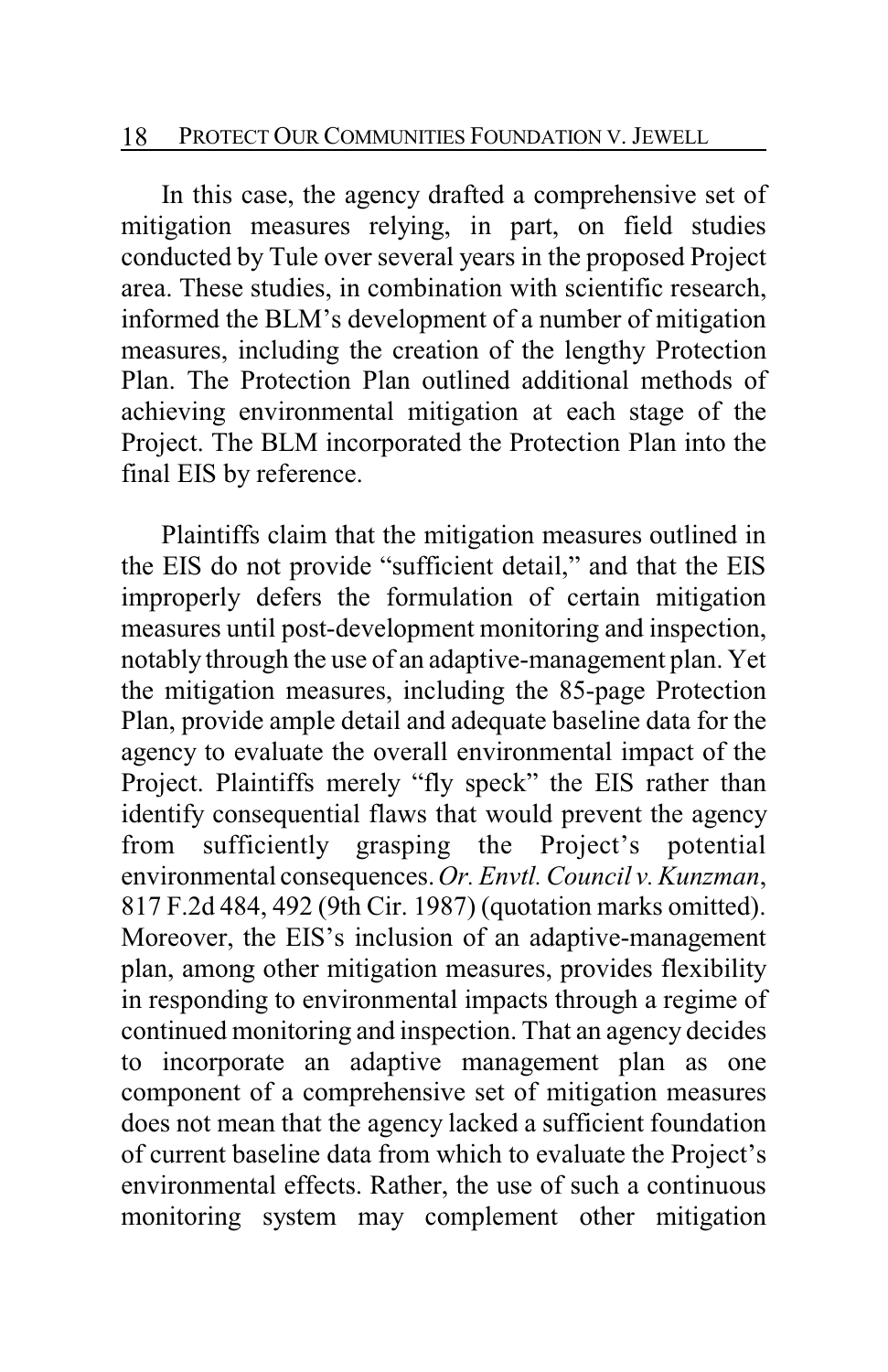measures, and help to refine and improve the implementation of those measures as the Project progresses.

# **D. "Hard Look" at Environmental Impacts**

Plaintiffs also raise a series of four substantive challenges to the BLM's investigation of the environmental impacts of the Project. As the district court correctly determined, each of these challenges is unavailing and, in some cases, would improperly compel a reviewing court to substitute its judgment for that of the agency. *See Lands Council*, 537 F.3d at 988.

# **1. Avian Impacts**

Plaintiffs assert two primary challenges to the EIS's analysis of the Project's avian impacts. Plaintiffs contend that the EIS fails to comprehensively review the effects of Project-related noise on birds at all life stages, not just the nesting stage. Moreover, they claim that the agency failed to conduct nighttime migratory-bird surveys in the Project area to better estimate the numbers of such birds that might be struck by wind turbines. We conclude that the EIS's analysis of the likelihood of various bird species frequenting the Project area, as well as the potential impacts of the Project on bird populations, is reasonable and satisfies NEPA's "hard look" requirement.

First, the agency outlined over a dozen noise-mitigating measures that it determined would significantly reduce the environmental impacts of noise on birds to "low" or minimal levels. Because the BLM concluded that the Project's noise effects could be effectively reduced, it provided less analysis of noise effects in the EIS as compared to other more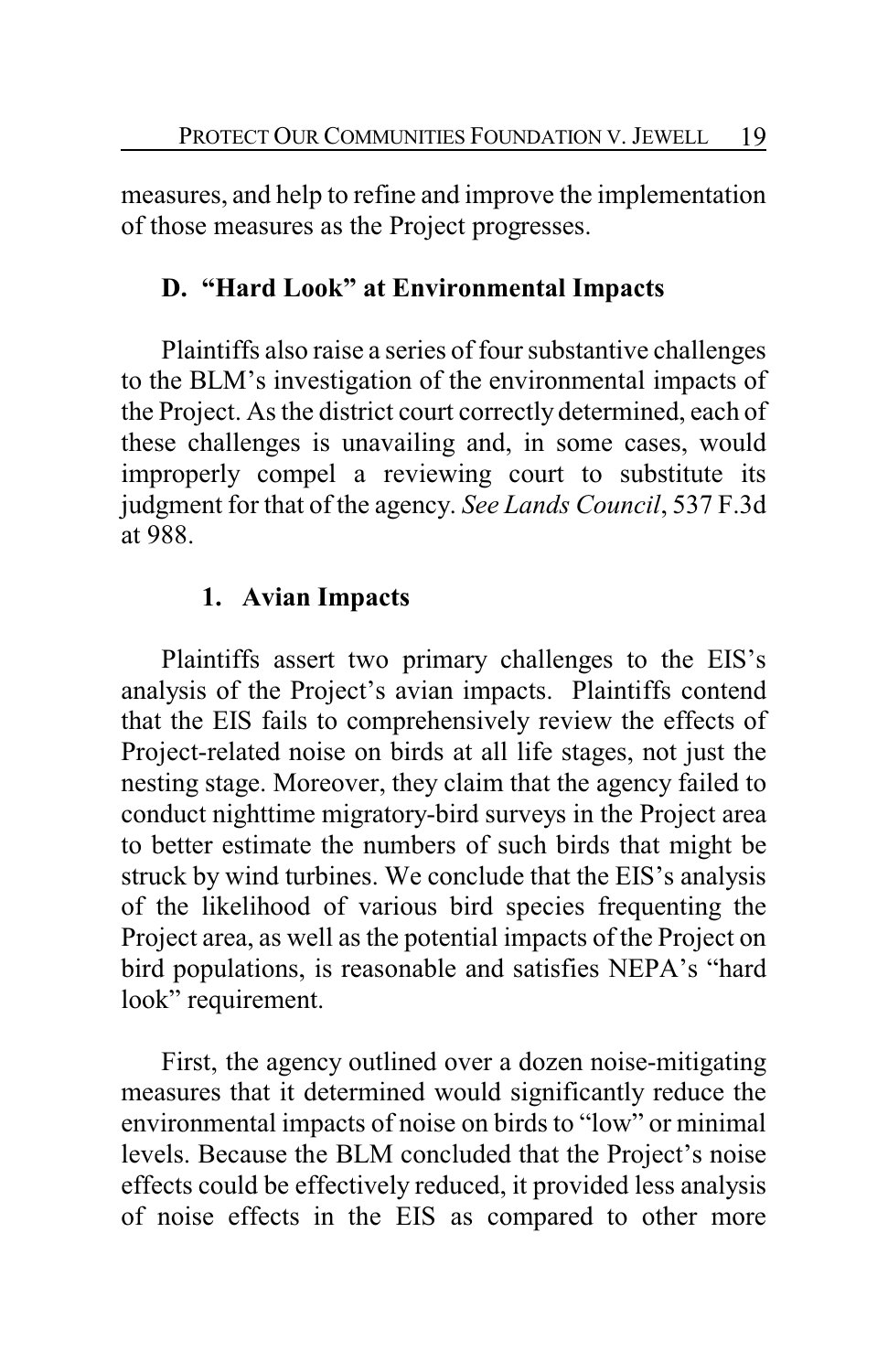significant or unmitigable environmental impacts. *See* 40 C.F.R. § 1502.2(b) ("Impacts shall be discussed in proportion to their significance. There shall only be brief discussion of other than significant issues."). Even though the agency could have included more detailed discussion of noise impacts or collected further information, its existing analysis did not impermissibly misconstrue the existing data or force the public and policymakers to speculate concerning projected environmental effects. *See Found. for N. Am. Wild Sheep v. U.S. Dep't of Agr.*, 681 F.2d 1172, 1179 (9th Cir. 1982). In addition, while the mitigation measures discussed in the EIS focus on the nesting and fledgling phases, the BLM reasonably deemed these life stages to be the most critical in bird development, and accordingly focused its analysis on those stages.**<sup>2</sup>**

Second, the agency's failure to conduct a nighttime migratory-bird survey was a discretionary judgment made by the agency on the basis of available scientific data. When the agency's determination is founded on reasonable inferences from scientific data, a reviewing court will not "substitute its judgment for that of the agency." *Motor Vehicle Mfrs. Ass'n v. State Farm Mut. Auto. Ins. Co*., 463 U.S. 29, 43 (1983). Here, the BLM relied upon existing surveys and scientific literature, which indicated that use of the Project area by nocturnal species would be low and that most nocturnal species would fly at altitudes higher than those of the

**<sup>2</sup>** Plaintiffs also contend that the noise levels from the Project would be incompatible with the use of the site by certain migratory songbirds, citing several scientific studies. However, the agency exercised its discretion in discounting the results of those scientific studies due, in part, to differences in the noise generated by the wind turbines and those at issue in the studies.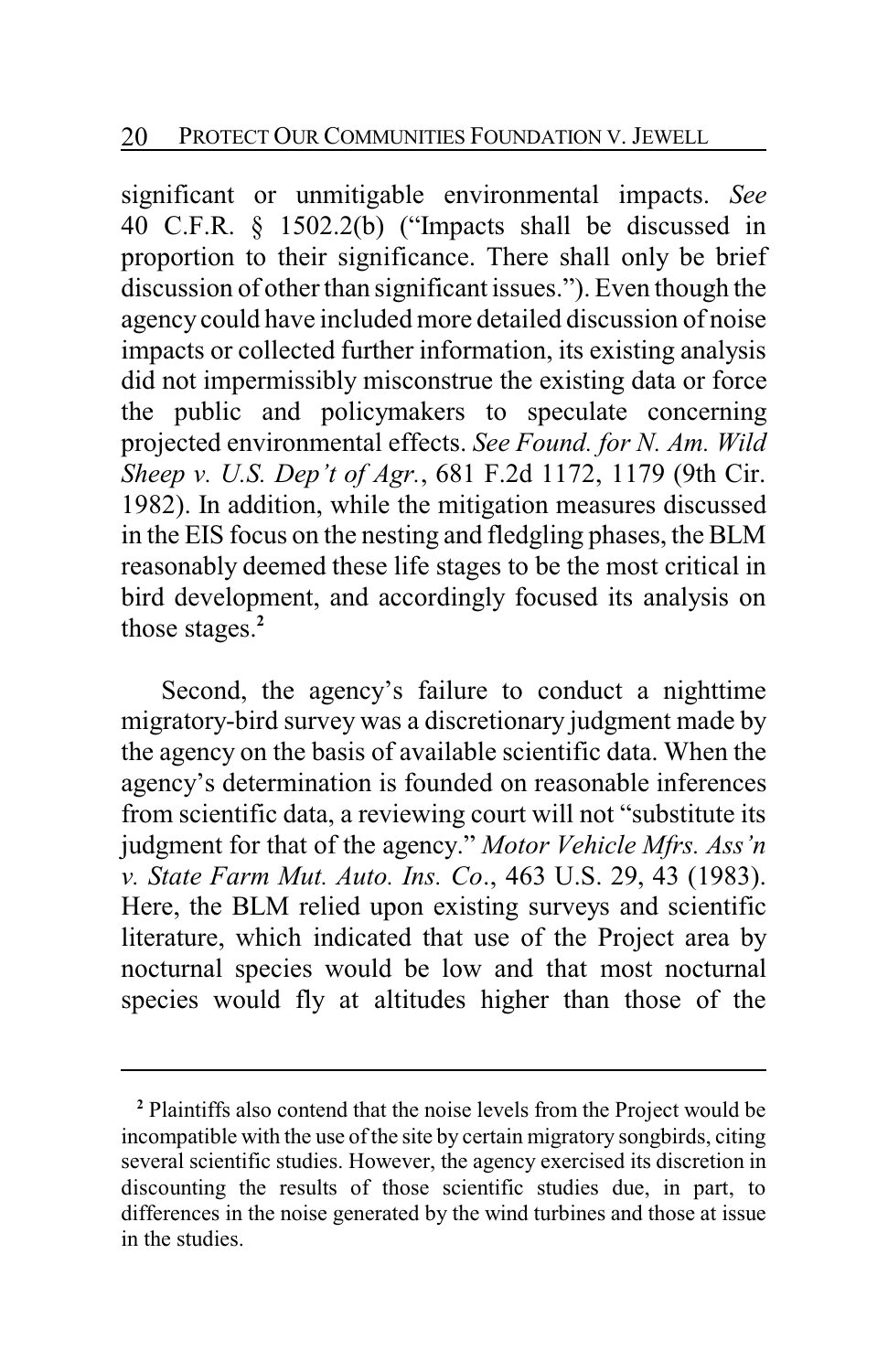proposed turbines. This determination, too, was a reasonable exercise of the agency's discretion. Moreover, the BLM chose to reposition turbines in valleys rather than on top of ridgelines, which would lessen any risk to low-flying nocturnal migrants.

# **2. Inaudible Noise**

Plaintiffs contend that the EIS fails to adequately address the environmental effects of inaudible noise, including infrasound and low-frequency noise, on humans. In support of their contentions, Plaintiffs rely on a 2011 scientific study, which concludes that inaudible noise may have adverse effects on human health. The BLM considered this study in conjunction with an array of other scientific research literature, and ultimately concluded that inaudible noise generated by the Project would not cause discernable health impacts, based on a "consensus among acoustic experts." In particular, the BLM explicitly distinguished the results of the 2011 study in its responses to public comments on the EIS. *See Save the Peaks Coal. v. U.S. Forest Serv*., 669 F.3d 1025, 1037 n.5 (9th Cir. 2012). We defer to the agency's discretionary judgment with respect to the "evaluation of complex scientific data within the agency's technical expertise." *Envtl. Defense Ctr., Inc. v. EPA*, 344 F.3d 832, 869 (9th Cir. 2003). Plaintiffs have presented us with no reason to deviate from this rule or question the agency's wellconsidered conclusions here.

# **3. Electromagnetic Fields and Stray Voltage**

Similarly, Plaintiffs contend that the EIS fails to adequately examine the adverse health effects of electromagnetic fields and stray voltage that may be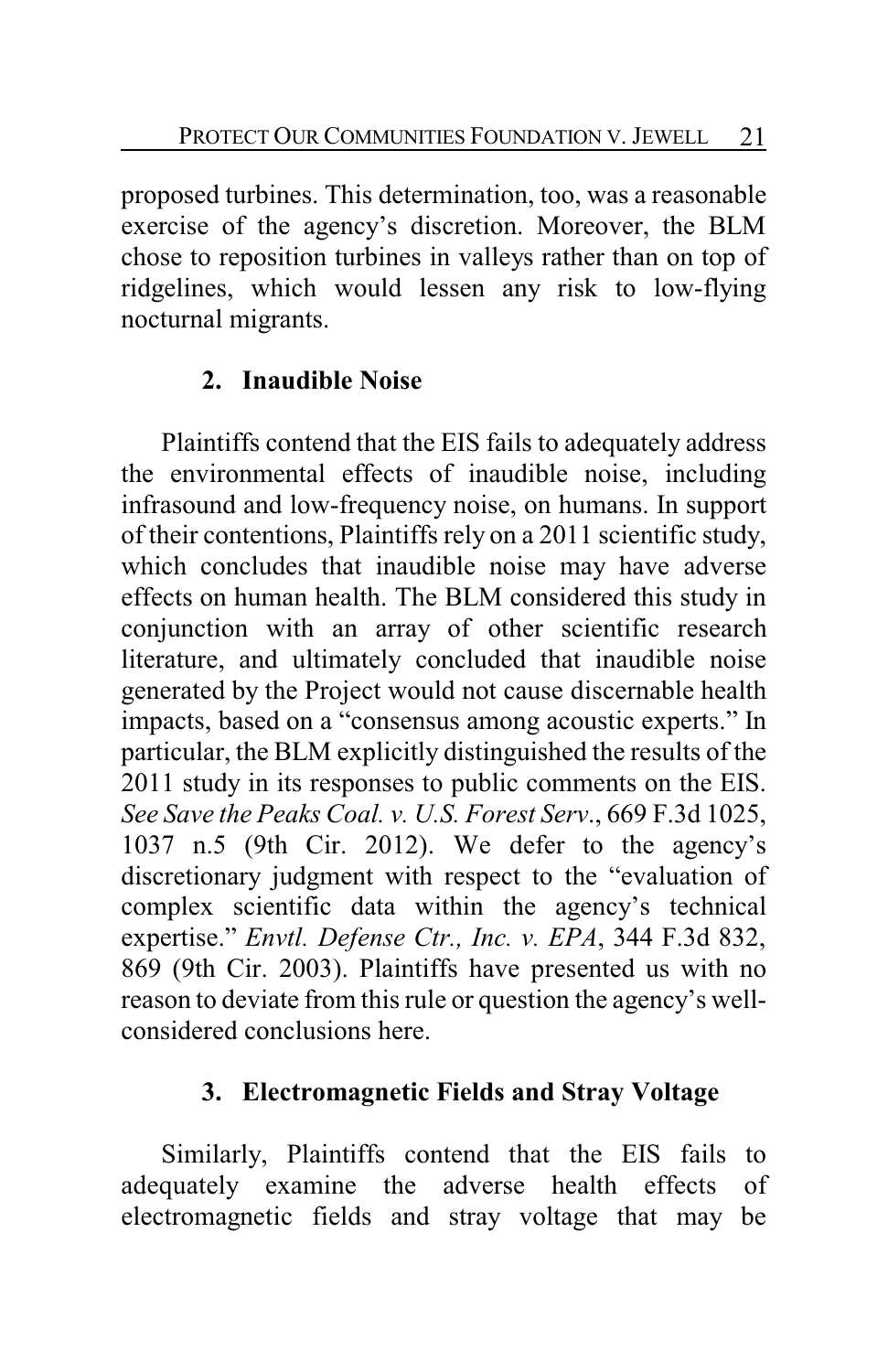generated by the Project. However, Plaintiffs' argument derives from an underlying substantive disagreement with the EIS's conclusions rather than a claim that the agency's methods of arriving at those conclusions are unreasonable. In reaching its conclusion, the BLM properly canvassed the available literature on electromagnetic fields and, in a reasonable exercise of its technical expertise, determined that any fields created by the Project did not present public health risks that would cause concern.

In addition, the BLM analyzed the risk of stray voltage and discussed appropriate mitigation efforts. Although the EIS acknowledges the risk of stray voltage on human health and safety, it reasonably discounted this risk in light of mitigation plans that would ground the turbines and provide for regular inspections to ensure their continued safety. Therefore, the EIS conforms with NEPA's requirement that the agency engage in reasoned analysis of environmental hazards, in proportion to their significance, to ensure that the public is adequately informed of a project's potential impacts. *See Churchill Cty.*, 276 F.3d at 1071.

### **4. Greenhouse-Gas Emissions**

The EIS also takes a "hard look" at the impact of the Project on greenhouse-gas emissions and global warming. The EIS analyzes projected emissions from the Project and concludes that these emissions, at 646 metric tons of carbon dioxide per year, fall below the level of significance required for further analysis under NEPA. In addition, the EIS states that "the project would create a renewable source of energy, thereby potentially decreasing overall emissions attributable to electrical generation in California." Contrary to Plaintiffs' contention, this passing projection of potential emissions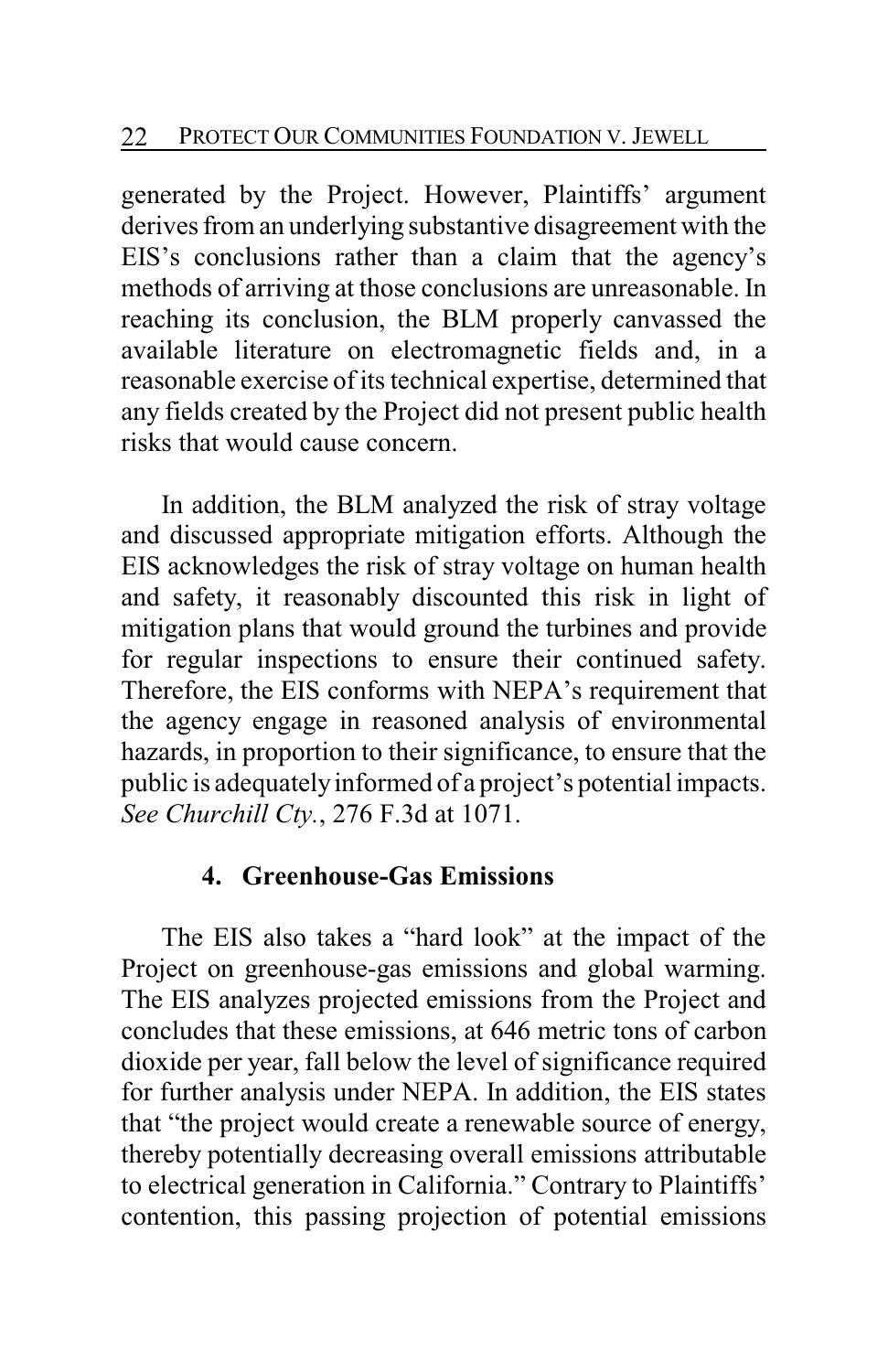reductions, simply by virtue of the Project's creation of a new source of renewable energy, is reasonable enough and does not mandate the provision of conclusive proof through additional evidence and analysis beyond that already provided in the EIS.

Finally, Plaintiffs contend that the BLM failed to take into account the emissions generated by the manufacture and transportation of equipment to the Project area. Instead, the BLM reasoned that these emissions levels were largely outside the control of Tule and that attempts to estimate these amounts would be overly speculative. The BLM was entitled to choose among various reasonable methodologies, as it did here, when estimating the emissions generated by the Project. *See Native Ecosystems Council v. Weldon*, 697 F.3d 1043, 1053 (9th Cir. 2012).

# **II. Liability under the MBTA and Eagle Act**

Plaintiffs raise the novel argument that the BLM—by the mere act of granting Tule's right-of-way request—is complicit in future conduct by Tule that might result in violations of the MBTA and the Eagle Act (collectively, the Acts). Plaintiffs' theory of liability is two-fold. First, Plaintiffs assert that the BLM, acting in its regulatory capacity, is directly liable for the unlawful "take" of birds under the Acts, absent a permit from the FWS. Second, Plaintiffs assert that the agency's regulatory authorization is "not in accordance with law" within the meaning of the APA, 5 U.S.C. § 706(2)(A), because the BLM did not condition its right-of-way grant on Tule securing the appropriate permits from the FWS. We address each of these arguments in turn.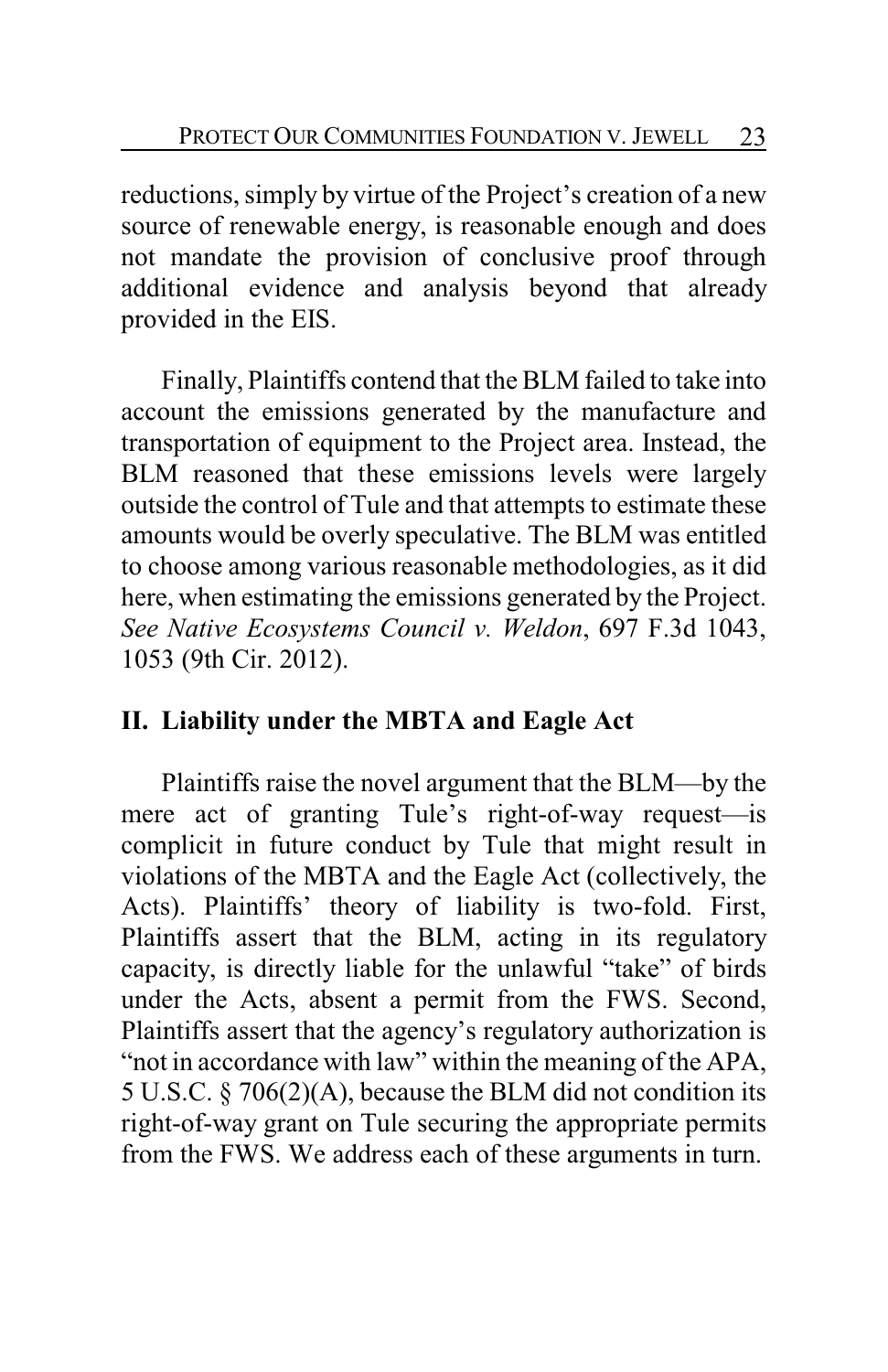### **A. The Migratory Bird Treaty Act**

The MBTA is a criminal statute that prohibits an individual, entity—or, in some cases, an agency—"at any time, by any means or in any manner, to pursue, hunt, take, capture [or] kill . . . any migratory bird, . . . nest, or egg of any such bird" in the absence of a permit or other exemption. 16 U.S.C. § 703(a). The FWS is the federal agency tasked with ensuring compliance with the MBTA, including issuing permits and prosecuting offenders. *See id*. §§ 706, 707(a), (d). Through the APA's prohibition against unlawful agency action, a plaintiff may bring a civil suit to compel agency compliance with the MBTA. *See City of Sausalito*, 386 F.3d at 1203.

### **1. Liability under the MBTA**

As more fully discussed, *infra* Section II.A.2, we hold that Plaintiffs' argument that the Project will inevitably result in migratory-bird fatalities, even if true, is unavailing because the MBTA does not contemplate attenuated secondary liability on agencies like the BLM that act in a purely regulatory capacity, and whose regulatory acts do not directly or proximately cause the "take" of migratory birds, within the meaning of 16 U.S.C. § 703(a). Here, the BLM only authorized Tule to construct and operate a wind energy facility on public lands, and therefore did not act to "take" migratory birds without a permit, within the meaning of the **MBTA** 

The authorities Plaintiffs cite in support of its argument are distinguishable. In *Humane Soc'y of the United States v. Glickman*, 217 F.3d 882 (D.C. Cir. 2000), the U.S. Department of Agriculture, in conjunction with state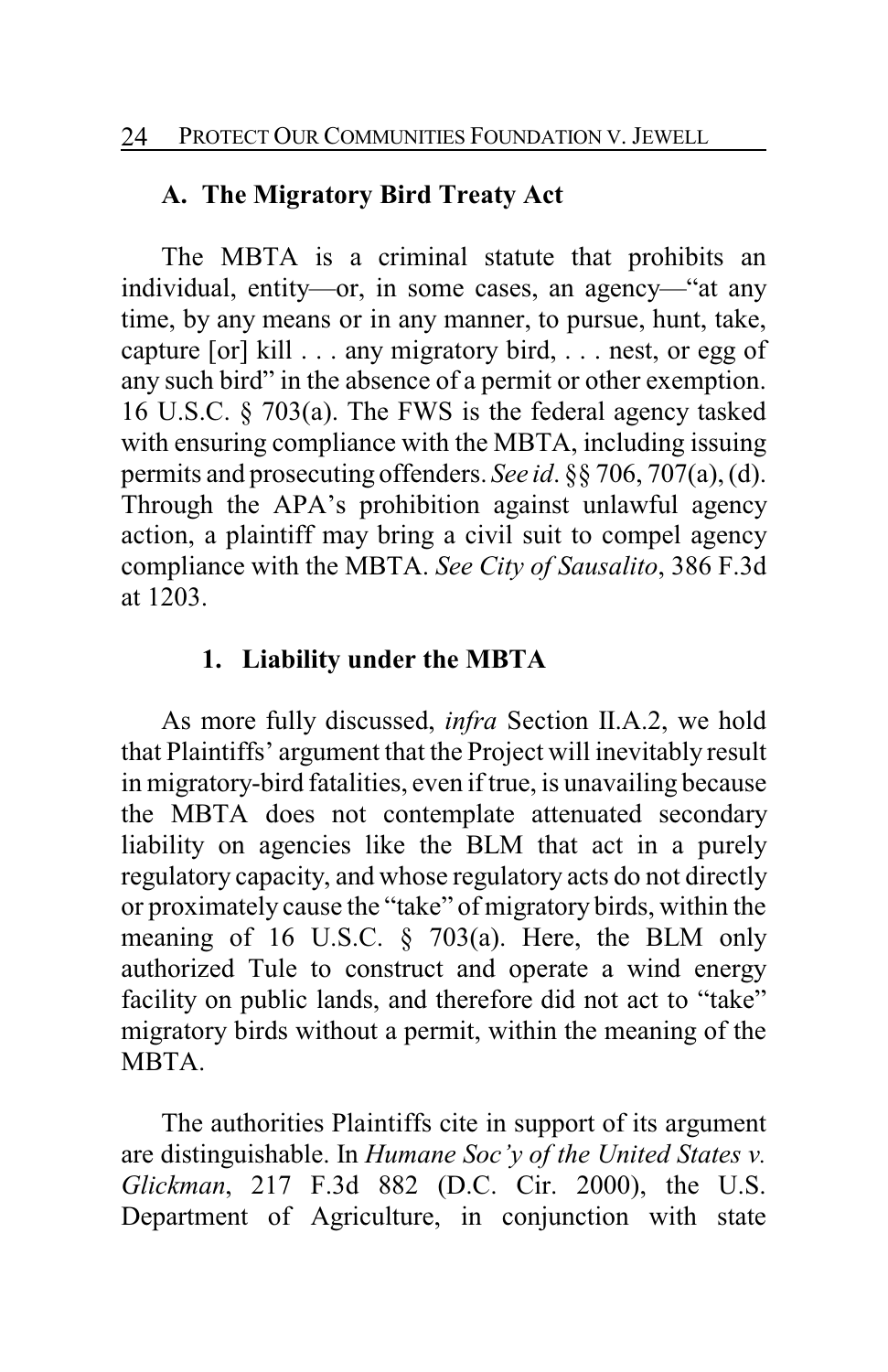agencies, was responsible for instituting a plan that would intentionally capture and kill migratory geese. *Id.* at 884. In that case, the agency itself was implicated in the killing of migratory birds without a permit, in violation of the MBTA.

Similarly, Plaintiffs point to special legislation exempting the Department of Defense from the MBTA's prohibition against the incidental take of migratory birds in the course of its military readiness exercises. *See National Defense Authorization Act for Fiscal Year 2003*, P.L. 107-314, 116 Stat. 2458 § 315 (2002). Such legislation merely proves the point, established in *Glickman*, that agencies may be held liable for violations of the MBTA when they *themselves* engage in the taking of protected birds. However, such actions are far removed from purely regulatory action that does not constitute, or even proximately cause, an unlawful "take" under the MBTA. Instead, the BLM's decision to grant Tule's right-of-way request was many steps removed in the causal chain from the potential commission of an unlawful "take" caused by wind-turbine collisions.

Finally, Plaintiffs refer us to the recent actions of the National Marine Fisheries Service (NMFS), which applied for a permit from the FWS to cover the incidental take of migratory seabirds by a Hawaii longline fishery. Under one interpretation of that scenario, the NMFS could be said to function in a managerial capacity over the activities of the fishery. *See Turtle Island Restoration Network v. U.S. Dep't of Commerce*, 2013 WL 4511314, at \* 6 (D. Haw. 2013). If so, then NMFS would occupy a more directly supervisorial position over a regulated third party than that of a typical agency, and certainly that of the BLM vis-à-vis Tule. Moreover, looking at the NMFS permit application from another angle, the fact that one agency may choose to apply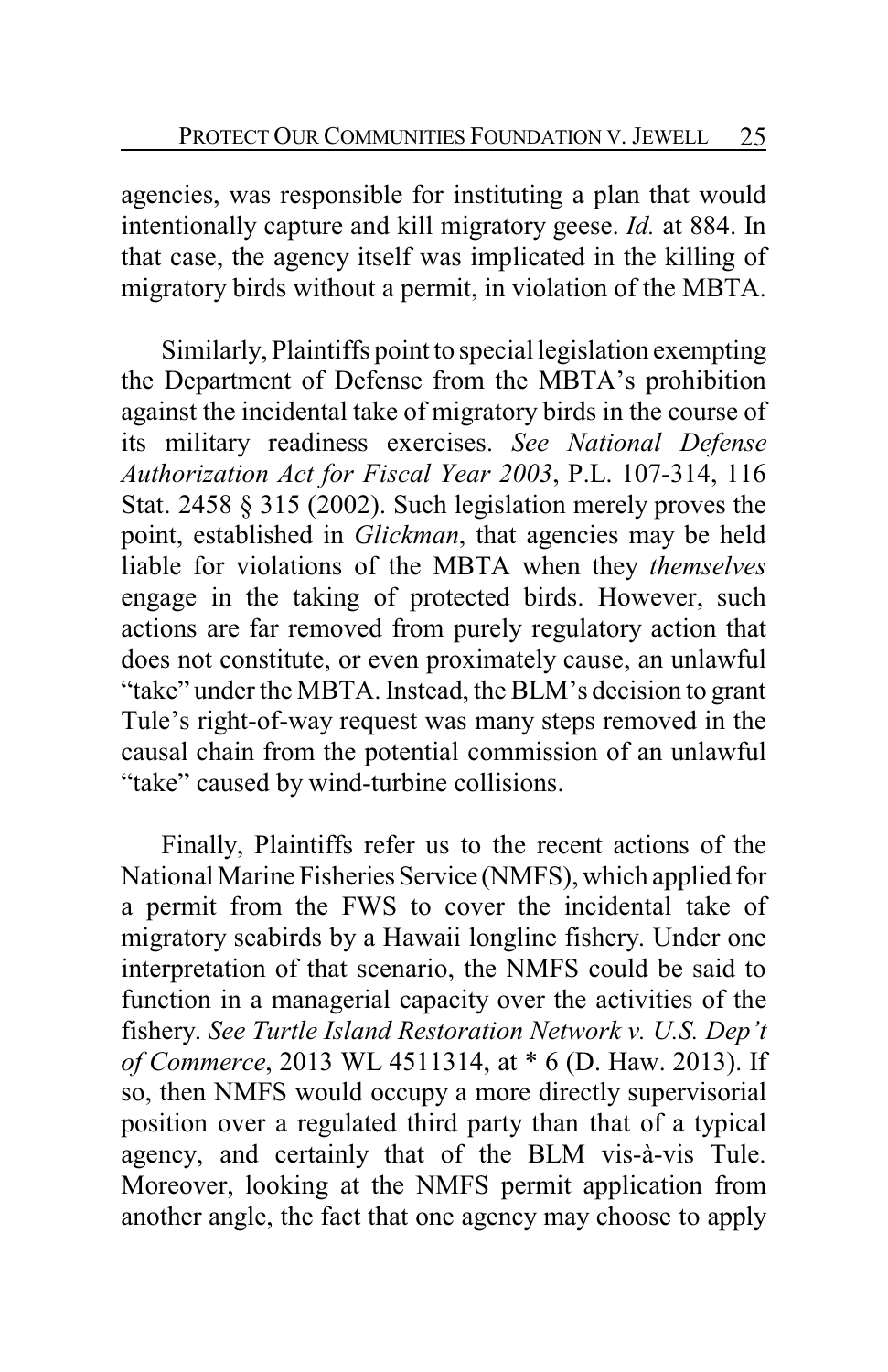for a permit from the FWS to further shield itself from the risk of potential liability does not compel all agencies acting in a regulatory capacity to do the same. Rather, as the FWS has concluded, "the agencies themselves are not subject to the prohibitions of the MBTA when acting in their regulatory capacities," and thus are generally not required to seek a permit to cover the separate actions of "third parties regulated by those agencies." Migratory Bird Permits; Programmatic Environmental Impact Statement, 80 Fed. Reg. 30,035 (May 26, 2015).

# **2. Liability under the APA**

Alternatively, Plaintiffs argue that the BLM's right-ofway grant is "contrary to law" within the meaning of the APA because it permits Tule to engage in otherwise lawful activities that would incidentally lead to migratory-bird deaths—a final result that is contrary to the MBTA. Plaintiffs maintain that, even if the BLM is not *directly* liable under the MBTA, the agency is compelled to deny the right-of-way request unless Tule first obtains a permit for the incidental take of migratory birds. To do otherwise, Plaintiffs contend, would render the BLM complicit in the unlawful actions of a third party, and in violation of the APA. However, the BLM's regulatory role in this case is too far removed from the ultimate legal violation to be independently unlawful under the APA.

Plaintiffs' claim, which verges on argument for unbounded agency vicarious liability, relies on a selective characterization of the agency action at issue and fails for reasons similar to those discussed above. The BLM, by the mere act of granting Tule a right-of-way, has not behaved in an unlawful manner under the APA. Rather, Plaintiffs'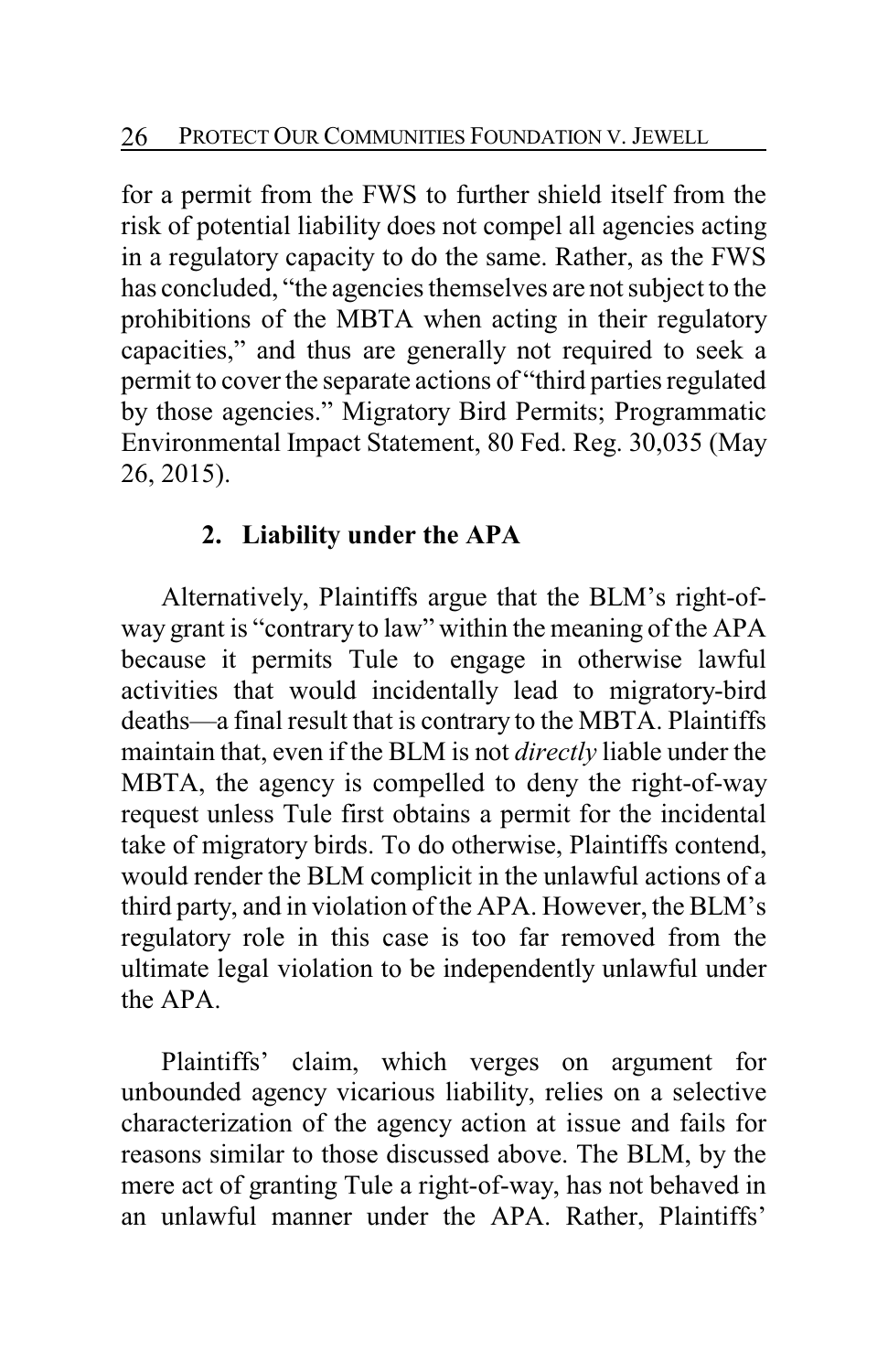argument hinges on the assumption that a third-party grantee like Tule, in its operation of the wind turbines, will behave in an unlawful manner under the MBTA. Based on this assumption, Plaintiffs would impose an affirmative duty on the BLM to guarantee Tule's future compliance with the MBTA by ensuring that Tule first secure a permit. To what extent does the BLM have a duty under the APA to take affirmative measures to prevent potential unlawful action by Tule? Our concerns of agency complicity in the instant case are substantially allayed by several considerations.

First, as discussed above, the APA does not target regulatory action by the BLM that permits a third-party grantee like Tule to engage in otherwise lawful behavior, and only incidentally leads to subsequent unlawful action by that third party. *See supra* Section II.A.1. The causal mechanism in question is too speculative and indirect to impose liability on the BLM for engaging in routine regulatory action. Here, the BLM's right-of-way did not sanction or authorize the taking of migratory birds without a permit; it authorized the development of a wind-energy facility. Without further indication of its involvement in the putative violation, we cannot hold the BLM complicit in future unlawful activity, separately committed by a grantee, through a mere failure to intervene at the permitting stage.

Moreover, the BLM has not sanctioned or encouraged an unlawful course of action by Tule. Rather, it has done the opposite. The BLM's ROD indicates that its approval of the Project is expresslycontingent on Tule's compliance with "all applicable laws and regulations," which in this case includes the MBTA and the Eagle Act, as well as the securing of "all necessary local, state, and Federal permits, authorizations, and approvals." The terms of the ROD further permit the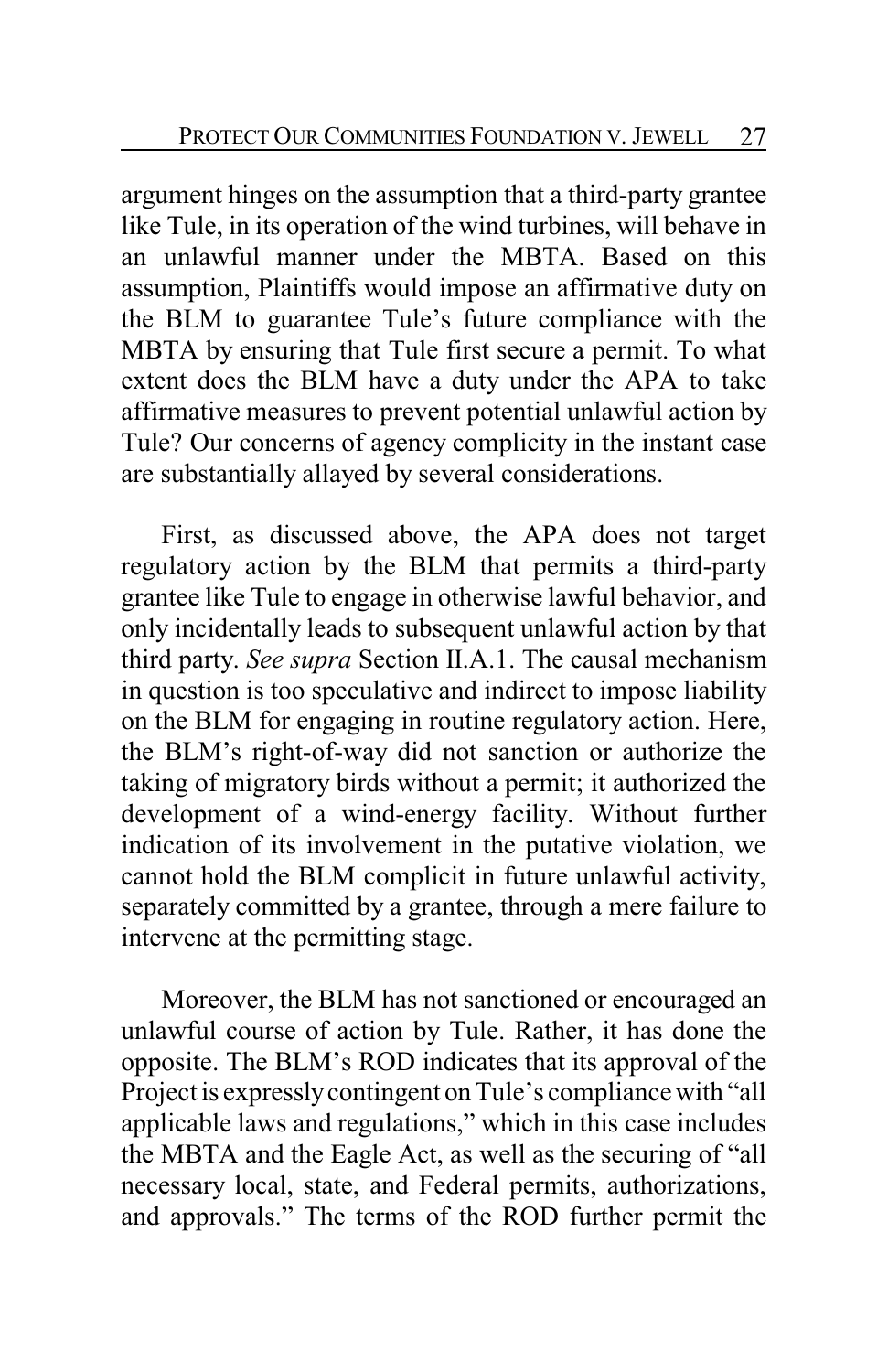BLM to, at any time, withdraw its right-of-way approval if it determines that Tule has failed to comply with these provisions.

In contrast, in several cases implicating other environmental-protection laws, the agencies in question acted unlawfully because they improperly exercised their regulatory authority to sanction conduct by third parties that was itself unlawful. In *Anderson v. Evans*, 371 F.3d 475 (9th Cir. 2004), for example, the agency permitted the unlawful hunting of whales by an Indian tribe as a result of a legally erroneous interpretation of a tribal treaty and in violation of the Marine Mammal Protection Act. *Id*. at 480, 486 (explaining that the agency environmental assessment unlawfully authorized "a quota for the 'land[ing]' of five gray whales").

Similarly, in *Wilderness Society v. U.S. Fish & Wildlife Service*, 353 F.3d 1051 (9th Cir. 2003) (en banc), the FWS issued a permit allowing a third party to operate a "commercial enterprise" in a national wilderness area, based on a legally mistaken construction of the governing federal statute, which prohibited such commercial activities. *Id*. at 1055. Here, in contrast, the BLM has not misconstrued the requirements of the MBTA; nor has it encouraged or ratified unlawful acts taken by third parties in violation of the MBTA.

Plaintiffs' reliance on *Ctr. for Biological Diversity v. Bureau of Land Mgmt.*, 698 F.3d 1101 (9th Cir. 2012) is also inapposite. That case involved the BLM's compliance with the Endangered Species Act, a federal statute that reaches farther than the MBTA in that it explicitly requires an agency to engage in interagency consultations that will "[e]nsure that any action authorized, funded, or carried out by such agency. . . is not likely to jeopardize the continued existence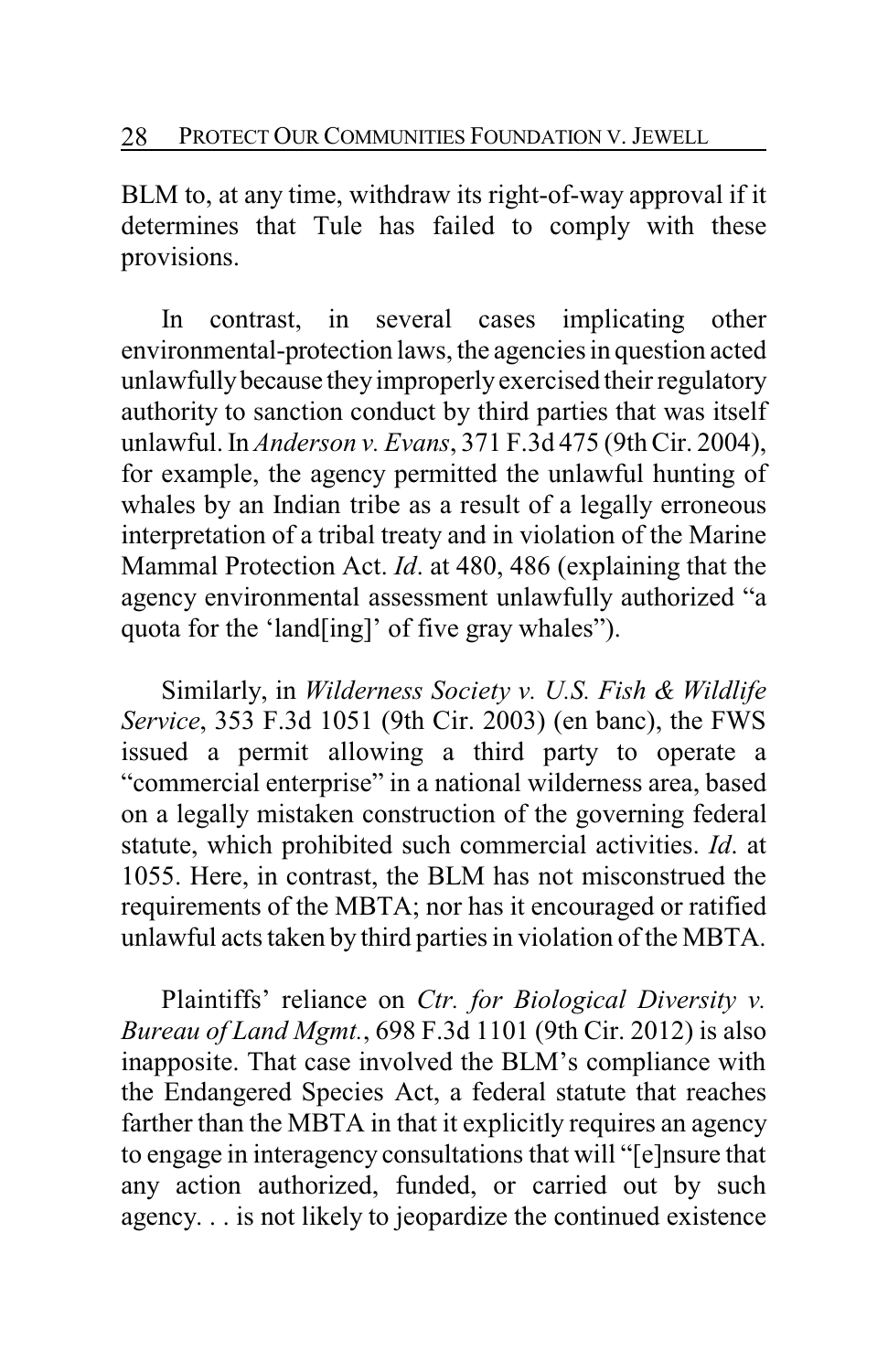of any endangered species or threatened species." 16 U.S.C. § 1536(a)(2). No such provision is included in the MBTA, or the Eagle Act, which might otherwise create an analogous affirmative duty on the part of the BLM to guarantee a grantee's compliance with the Acts.

# **B. The Bald and Golden Eagle Protection Act**

Similar to the MBTA, the Eagle Act provides that, absent a permit or other exemption, it is unlawful to "take, possess, sell, purchase, barter, offer to sell, purchase or barter, transport, export or import, at any time or in any manner, any bald eagle, common known as the American eagle, or any golden eagle, alive or dead, or any part, nest, or egg thereof." 16 U.S.C. § 668(b). The FWS also administers the Eagle Act, including overseeing the issuance of permits and ensuring compliance with the statute. Unlike the MBTA, the Eagle Act explicitly provides for both criminal and civil enforcement. *Id*. § 668(a)–(b).

Despite some substantive differences between the MBTA and the Eagle Act, the same reasoning applies to defeat the imposition of liability on the BLM here. *See supra* Section II.A. Further support for this conclusion is provided by a FWS regulation that pertains to permits for the "incidental take" of eagles. 50 C.F.R. § 22.26; *see* Eagle Permits; Take Necessary To Protect Interests in Particular Localities, 74 Fed. Reg. 46,836 (Sep. 11, 2009). There, the FWS explained that "[p]ersons and organizations that obtain licenses, permits, grants, or other such services from government agencies are responsible for their own compliance with the Eagle Act and should individually seek permits." 74 Fed. Reg. 44,843 (Sep. 11, 2009). It further explained, however, that "agencies must obtain permits for